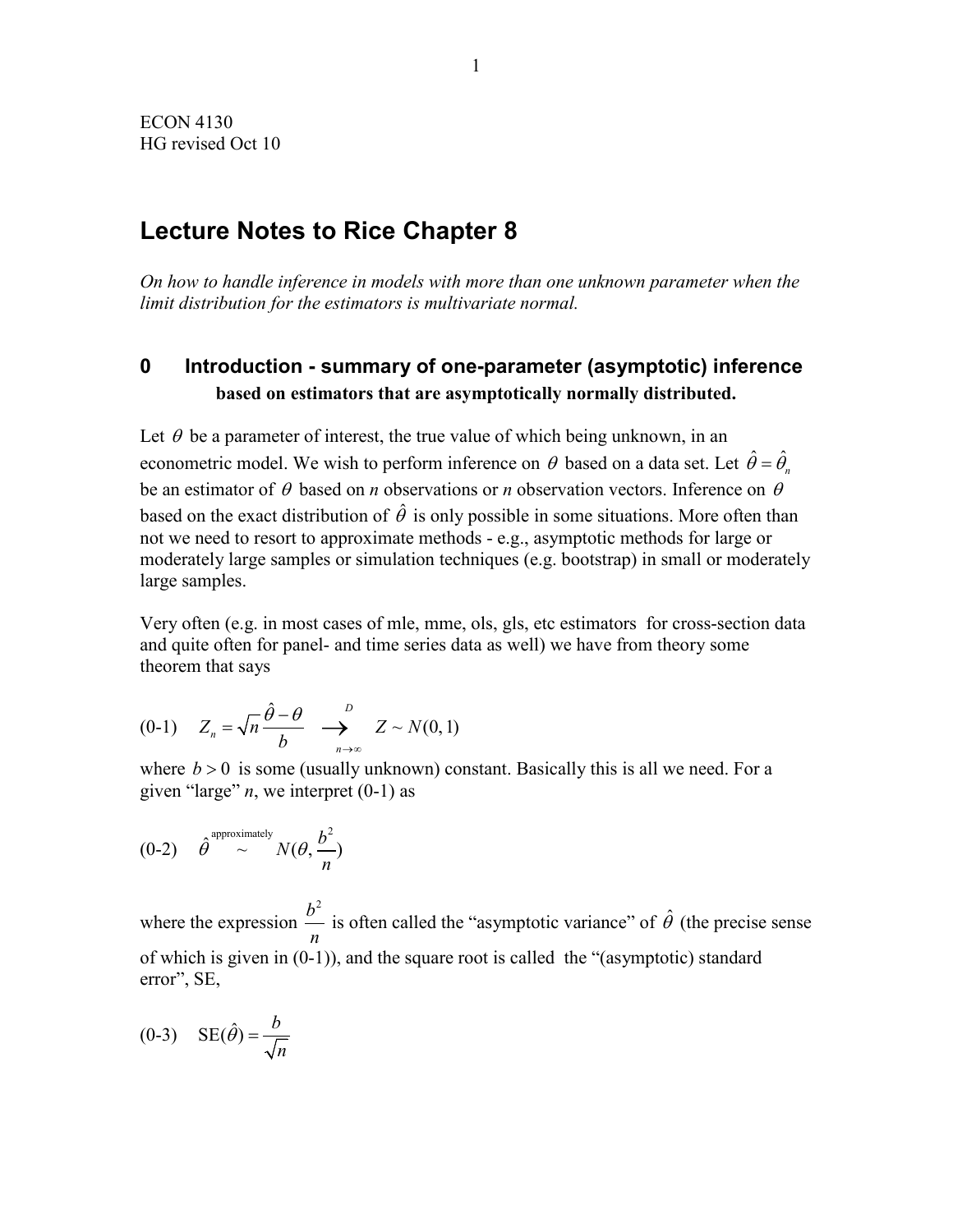Now, we cannot use (0-1) or (0-2) directly for inference when *b* is unknown. The only thing we need in order to deal with this problem, however, is a consistent estimator for *b*. So let  $\hat{b}$  be a consistent estimator for *b*. We then get from Slutsky's lemma (explain how) that

$$
(0-4) \quad U_n = \sqrt{n} \frac{\hat{\theta} - \theta}{\hat{b}} \quad \longrightarrow_{n \to \infty}^{D} \quad Z \sim N(0,1)
$$

which we, for a given "large" *n*, may interpret as

$$
(0-5) \quad \hat{\theta}^{\text{approximately}} \sim N(\theta, \frac{\hat{b}^2}{n})
$$

Note that the  $\hat{b}$  in the last expression can be understood as *the observed value* of  $\hat{b}$  (i.e., the estimate). In other words, for given "large" *n* we proceed as if the (asymptotic) standard error of  $\hat{\theta}$  is known and given by

(0-6) 
$$
SE(\hat{\theta}) = \frac{\hat{b}}{\sqrt{n}}
$$
 (where  $\hat{b}$  is the estimate and *not* the estimator.)

(This is the way Stata and other packages usually use the concept "standard error".) The basis for inference can now be stated as:

For given "large" *n*

$$
(0-7) \tU_n = \sqrt{n}\frac{\hat{\theta} - \theta}{\hat{b}} = \frac{\hat{\theta} - \theta}{SE(\hat{\theta})} \approx N(0,1)
$$

where  $\hat{b}$  is a consistent estimate of *b*.

**Exercise 1.** Identify *b* and  $\hat{b}$  in the following three situations:

- **i**)  $X \sim \text{binomial}(n, p), \theta = p, \hat{\theta} = \hat{p} = X/n$
- **ii**)  $X \sim \text{poisson}(\lambda t)$ ,  $n = t$ ,  $\theta = \lambda$ ,  $\hat{\theta} = \hat{\lambda} = X/t$
- **iii**)  $X_1, X_2, ..., X_n \sim \text{iid}$  with  $E(X_i) = \mu = \theta$ ,  $var(X_i) = \sigma^2$ ,  $\hat{\theta} = \hat{\mu} = \overline{X}$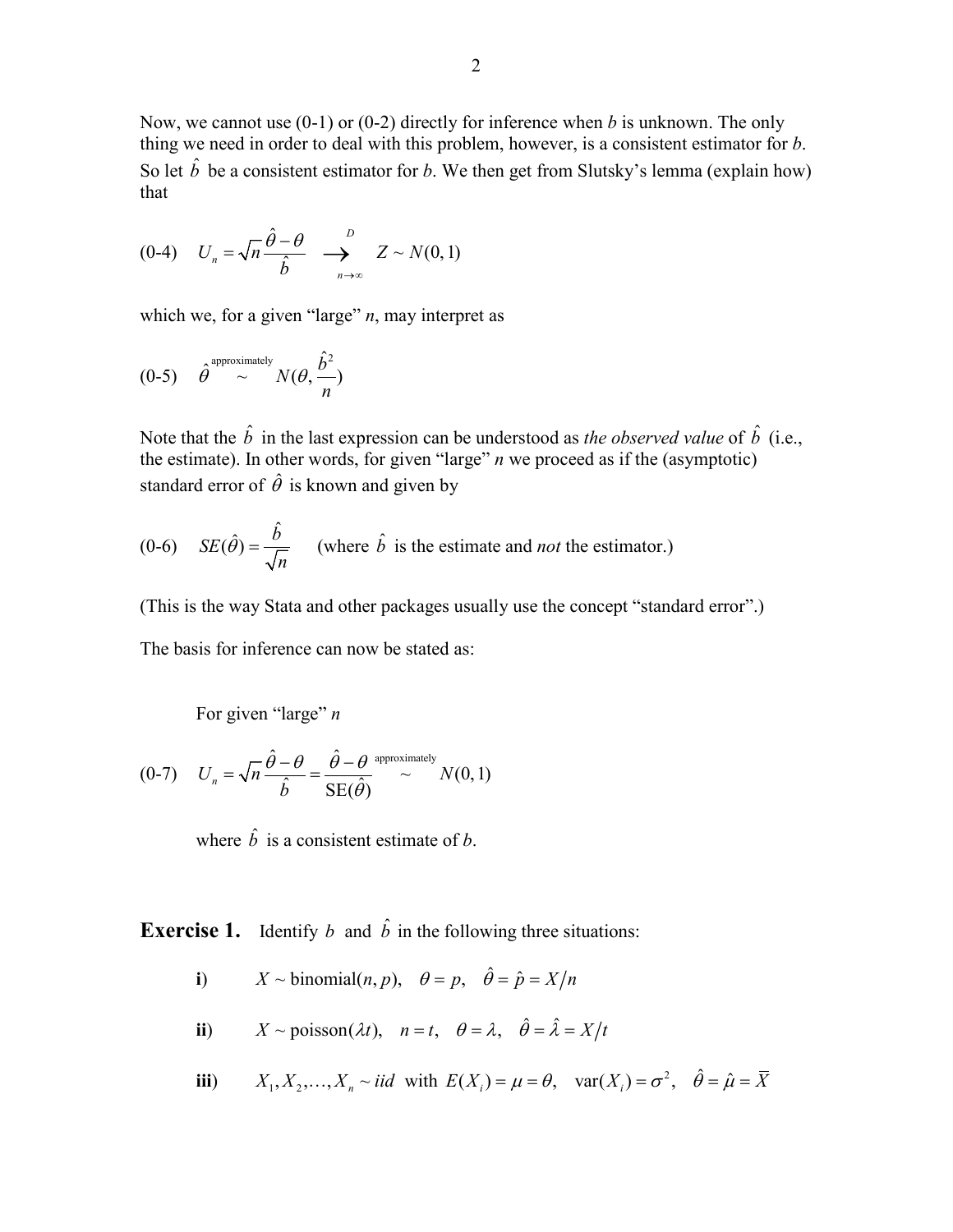From (0-7) we can now construct confidence intervals (CI) for  $\theta$ , test hypotheses about  $\theta$ , calculate p-values etc.:

#### **Approximate**  $1-\alpha$  **confidence interval for**  $\theta$ **:**

An approximate  $1-\alpha$  CI for  $\theta$  is obtained directly from  $U_n$  in (0-7):

Let  $z_p$  be the upper *p*-point (quantile) in  $N(0, 1)$ , i.e.,  $P(Z > z_p) = p$ . Then:

$$
1 - \alpha \approx P(-z_{\alpha/2} \le U_n \le z_{\alpha/2}) = P(-z_{\alpha/2} \le \sqrt{n}\frac{\hat{\theta} - \theta}{\hat{b}} \le z_{\alpha/2}) =
$$
  
= 
$$
P\left(\hat{\theta} - z_{\alpha/2} \frac{\hat{b}}{\sqrt{n}} \le \theta \le \hat{\theta} + z_{\alpha/2} \frac{\hat{b}}{\sqrt{n}}\right) =
$$
  
= 
$$
P\left(\hat{\theta} - z_{\alpha/2} \text{SE}(\hat{\theta}) \le \theta \le \hat{\theta} + z_{\alpha/2} \text{SE}(\hat{\theta})\right)
$$

Hence an approximate  $1-\alpha$  CI for  $\theta$  is

(0-8) 
$$
\hat{\theta} \pm z_{\alpha/2} \text{SE}(\hat{\theta})
$$
 or  $\hat{\theta} \pm z_{\alpha/2} \frac{\hat{b}}{\sqrt{n}}$ 

#### **Approximate**  $\alpha$  **-level tests for**  $\theta$ **:**

Consider the three following test problems in terms of null- and alternative hypotheses:`

| Problem | $H_{\alpha}$             |                          |
|---------|--------------------------|--------------------------|
|         | $\theta \leq \theta_0$   | $\theta > \theta_0$      |
|         | $\theta \geq \theta_{0}$ | $\theta < \theta_{0}$    |
|         | $\theta = \theta_{0}$    | $\theta \neq \theta_{0}$ |

where  $\theta_0$  is a *known* hypothetical value. We can use the same test statistic for all three problems

$$
(0-9) \qquad W_n = \sqrt{n} \frac{\hat{\theta} - \theta_0}{\hat{b}} = \frac{\hat{\theta} - \theta_0}{SE(\hat{\theta})}
$$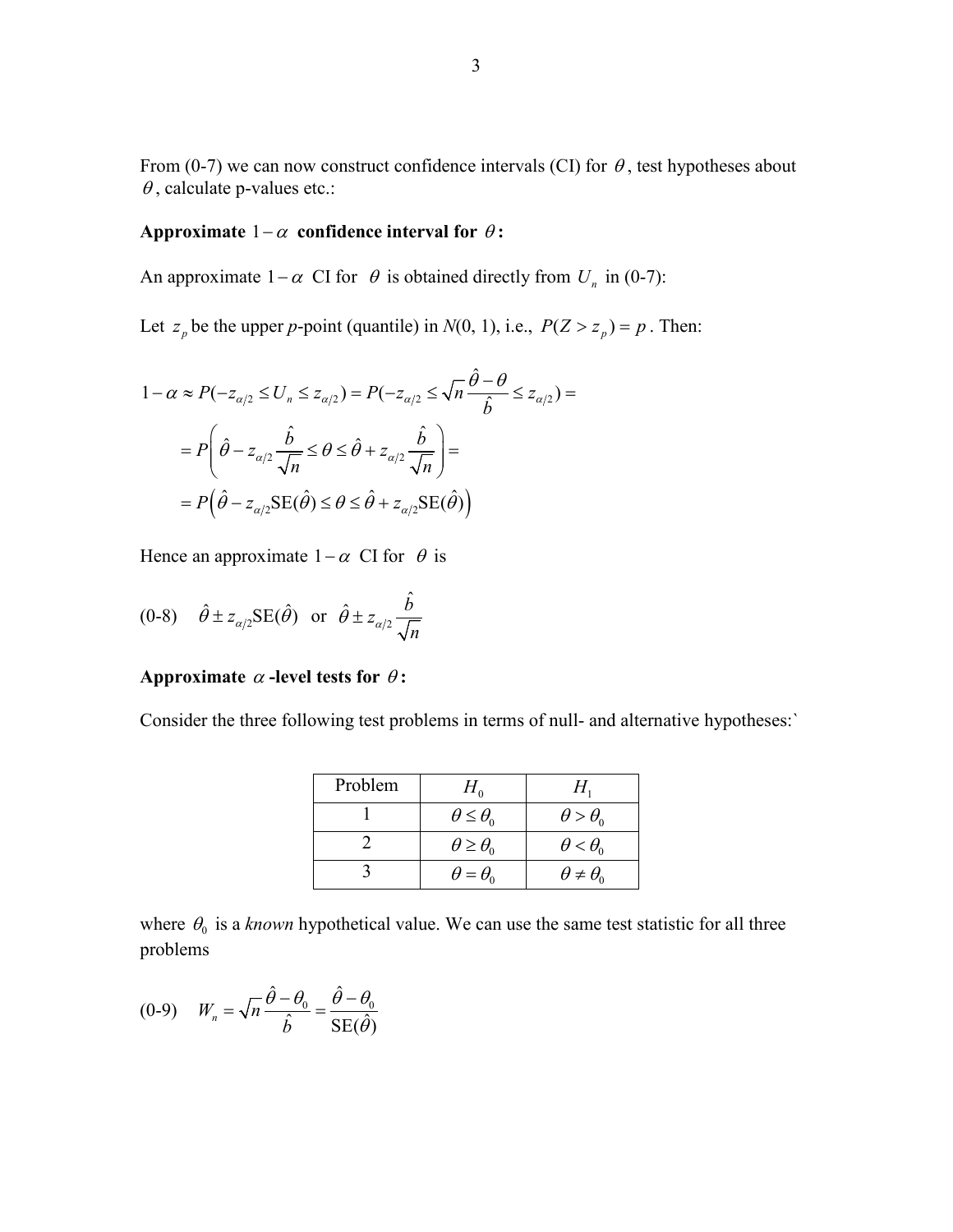Notice the difference between  $U_n$  and  $W_n$ :

- *U<sub>n</sub>* is a non observable rv (since  $\theta$  is unknown) that has the same distribution  $({\approx} N(0,1))$  no matter if  $H_0$  is true or false.
- $W_n$  is an observable (its value can be calculated from the data) and its distribution is only  $\approx N(0,1)$  if  $\theta$  should happen to be exactly equal to  $\theta_0$ .

The relationship between  $U_n$  and  $W_n$  is given by

$$
W_n = \sqrt{n} \frac{\hat{\theta} - \theta_0}{\hat{b}} = \sqrt{n} \frac{\hat{\theta} - \theta + \theta - \theta_0}{\hat{b}} = U_n + \sqrt{n} \frac{\theta - \theta_0}{\hat{b}}
$$

Hence, if  $\theta > \theta_0$ ,  $W_n$  behaves like a  $N(0, 1)$  variable plus something positive, if  $\theta < \theta_0$ , *W<sub>n</sub>* behaves like a  $N(0, 1)$  variable plus something negative, and if  $\theta = \theta_0$ ,  $W_n$  behaves just like a *N*(0, 1) variable.

The approximate test for problem 1 is therefore: "Reject  $H_0$  if  $W_n \geq c$ ", where the critical value, *c*, is determined by the equation  $P_{\theta=\theta_0}(W_n \ge c) = \alpha$ . Since  $\theta = \theta_0$  implies that  $W_n$ is approximately  $N(0, 1)$ , we obtain  $c \approx z_{\alpha}$ . If  $w_{obs}$  denotes the observed value of  $W_n$  from the data, we get the (approximate) p-value:  $P_{\theta=\theta_0}(W_n \ge w_{obs}) \approx P(Z \ge w_{obs}) = 1 - \Phi(w_{obs}),$ where  $\Phi(x)$  is the cdf  $Z \sim N(0,1)$ . Similarly for the other problems summarized in table 1:

| Problem                     | $H_{0}$                  | $H_{1}$                | Reject $H_0$<br>when      | Approximate<br>P-value                                                                                            |
|-----------------------------|--------------------------|------------------------|---------------------------|-------------------------------------------------------------------------------------------------------------------|
|                             | $\theta \leq \theta_0$   | $\theta > \theta_{0}$  | $W_n \geq z_\alpha$       | $P_{\theta=\theta_0}(W_n \geq W_{obs}) \approx$<br>$P(Z \geq w_{obs})$                                            |
| $\mathcal{D}_{\mathcal{L}}$ | $\theta \geq \theta_{0}$ | $\theta < \theta_0$    | $W_n \leq -z_\alpha$      | $P_{\theta = \theta_0} (W_n \leq w_{obs}) \approx$<br>$\approx P_{\theta=\theta_0}(Z \leq w_{obs})$               |
| 3                           | $\theta = \theta_0$      | $\theta \neq \theta_0$ | $ W_n  \geq z_{\alpha/2}$ | $P_{\theta=\theta_0}( W_n \geq  W_{obs} )\approx$<br>$\approx P( Z  \geq  w_{obs} ) =$<br>$=2P(Z \geq  w_{obs} )$ |

**Table 1 Approximate** <sup>α</sup> **-level tests**

Note that we can achieve all this based on only the estimate and standard error obtained from e.g., a computer output, and a calculator, as illustrated in the following example: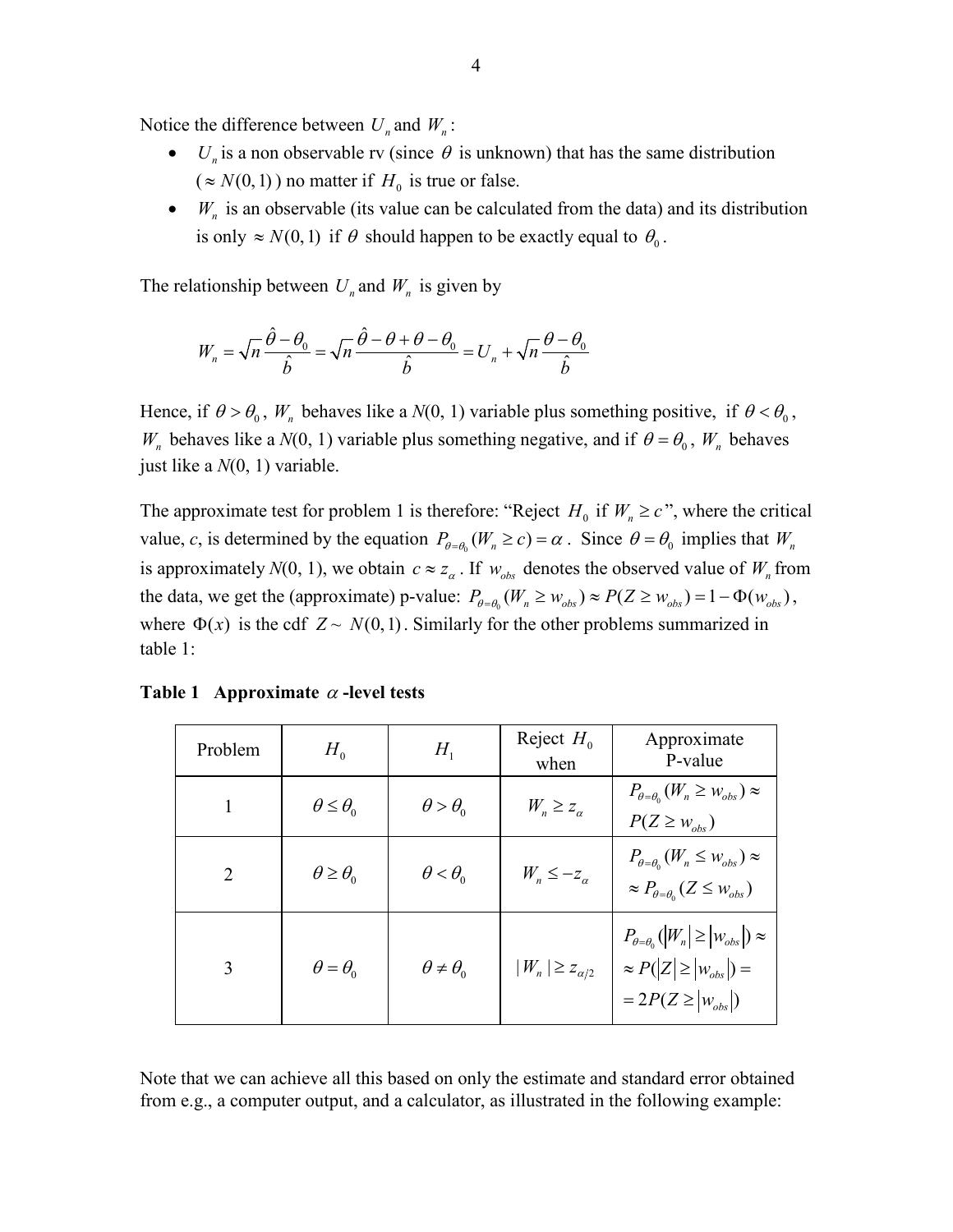#### **Example 0-1**

Suppose that we know from some computer output the estimate (based on say 40 observations) of a certain parameter  $\theta$  is  $\hat{\theta} = 1.598$  with standard error is SE=0.356. In addition we know that the theory in (0-7) apply.

Then, for example, we may calculate an approximate 95% CI for  $\theta$  by

 $\hat{\theta} \pm 1.96 \cdot SE = 1.598 \pm 0.698 = [0.900, 2.296]$ 

or a 90% CI

$$
\hat{\theta} \pm 1.645 \cdot SE = 1.598 \pm 0.586 = [1.012, 2.184]
$$

Suppose we want to test  $H_0$ :  $\theta \le 1$  against  $H_1$ :  $\theta > 1$ . Then  $\theta_0 = 1$  above, and the test statistic is

$$
W_n = \frac{\hat{\theta} - 1}{SE}
$$

which gives the observed value

$$
w_{obs} = \frac{1.598 - 1}{0.356} = 1.680
$$

The p-value for this is approximately  $P_{\theta=1}(W_n > w_{obs}) \approx 1 - \Phi(1.680) = 0.046$ Thus  $H_0$  should be rejected on the 5% level but not on 1% level.

Most computer-packages calculate the so called "t" as well, given by  $t = \frac{\hat{\theta}}{|\theta|}$  $t = \frac{c}{SE(\hat{\theta})}$ *SE*  $=\frac{\theta}{SE(\hat{\theta})}$  (equal to

4.489 in this case). Notice that *t* is the same as the test statistic  $W_n$  when  $\theta_0 = 0$  in the problems above. The computer package also usually calculates the p-value for the twosided hypothesis,  $H_0 : \theta = 0$  vs  $H_1 : \theta \neq 0$ , (under the somewhat cryptic heading like "p  $>$  |t|"), which corresponds to the p-value in the lower right cell of table 1. In this case the p-value in the output would be given as 0.000, which means that the p-value is less than 0.001. Thus  $\hat{\theta}$  is significantly (and highly so) different from 0 in this case.

*(End of example)*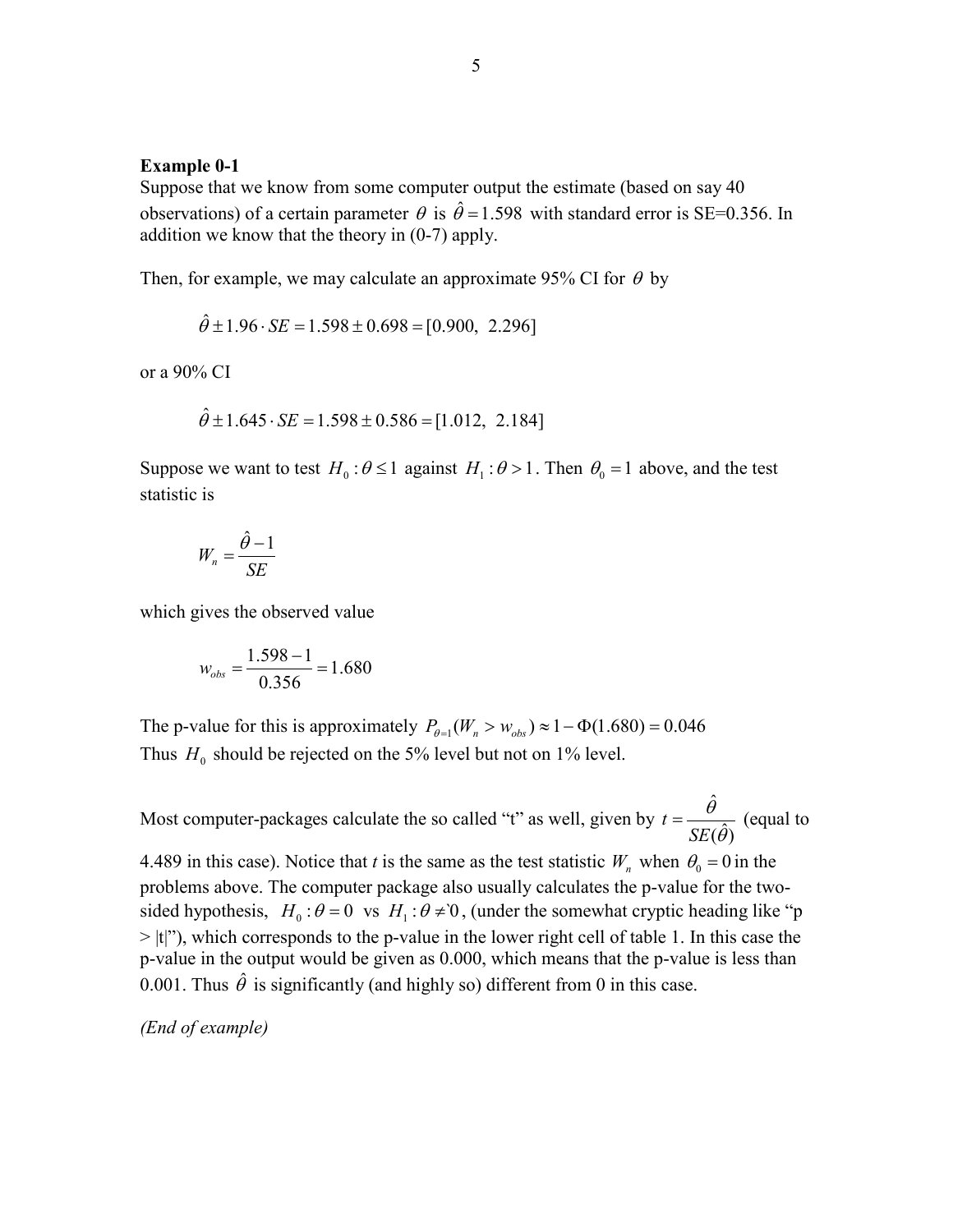In the (most common) case where  $\theta$  is one of several unknown parameters in the model, exactly the same principles of inference as above for  $\theta$  apply (in the case of asymptotic normality). The only difference is some technicalities in connection with the determination of standard errors of estimators from the asymptotic covariance matrix of the estimators, which will be the main topic (see section 3) in these lecture notes. As a background for this, we need a little bit of information (not in Rice) on random vectors and matrices, and on the multivariate normal distribution:

### **1 Random matrices**

Let  $Y_{ii}$ ,  $i = 1,2,...,m$ ,  $j = 1,2,...,n$  be random variables (r.v.'s). The matrix

|  | $Y_{11}$       | $Y_{12}$ | $Y_{1n}$ |
|--|----------------|----------|----------|
|  | $r_{21}$       | $Y_{22}$ | 2n       |
|  |                |          |          |
|  | m <sub>1</sub> | $Y_{m2}$ | mn       |

is called a random matrix ( with a joint *mn*-dimensional distribution,  $f(y_{11}, y_{12}, \ldots, y_{mn})$ ). The expected value of *Y* is *defined* as

(1) 
$$
E(Y) = \begin{pmatrix} E(Y_{11}) & E(Y_{12}) & \dots & E(Y_{1n}) \\ E(Y_{21}) & E(Y_{22}) & \dots & E(Y_{2n}) \\ \vdots & \vdots & \ddots & \vdots \\ E(Y_{m1}) & E(Y_{m2}) & \dots & E(Y_{mn}) \end{pmatrix}
$$

The expectation satisfies the following rules (which follows directly from the definition (1) combined with the corresponding linear properties for the expectation in the scalar case):

- **i.**  $E(AY+C) = A \cdot E(Y) + C$ where *A*, *C*, are any matrices of constants with dimensions compatible with *Y* (i.e.  $A \sim k \times m$ , and  $C \sim k \times n$ , where *k* is arbitrary).
- **ii**.  $E(AYB+C) = A \cdot E(Y) \cdot B + C$ where *A, B, C* are any constant matrices compatible with *Y* in dimension so that the product and sum is well defined..
- **iii.**  $E(Y') = [E(Y)]'$  where *A'* denotes the transposed matrix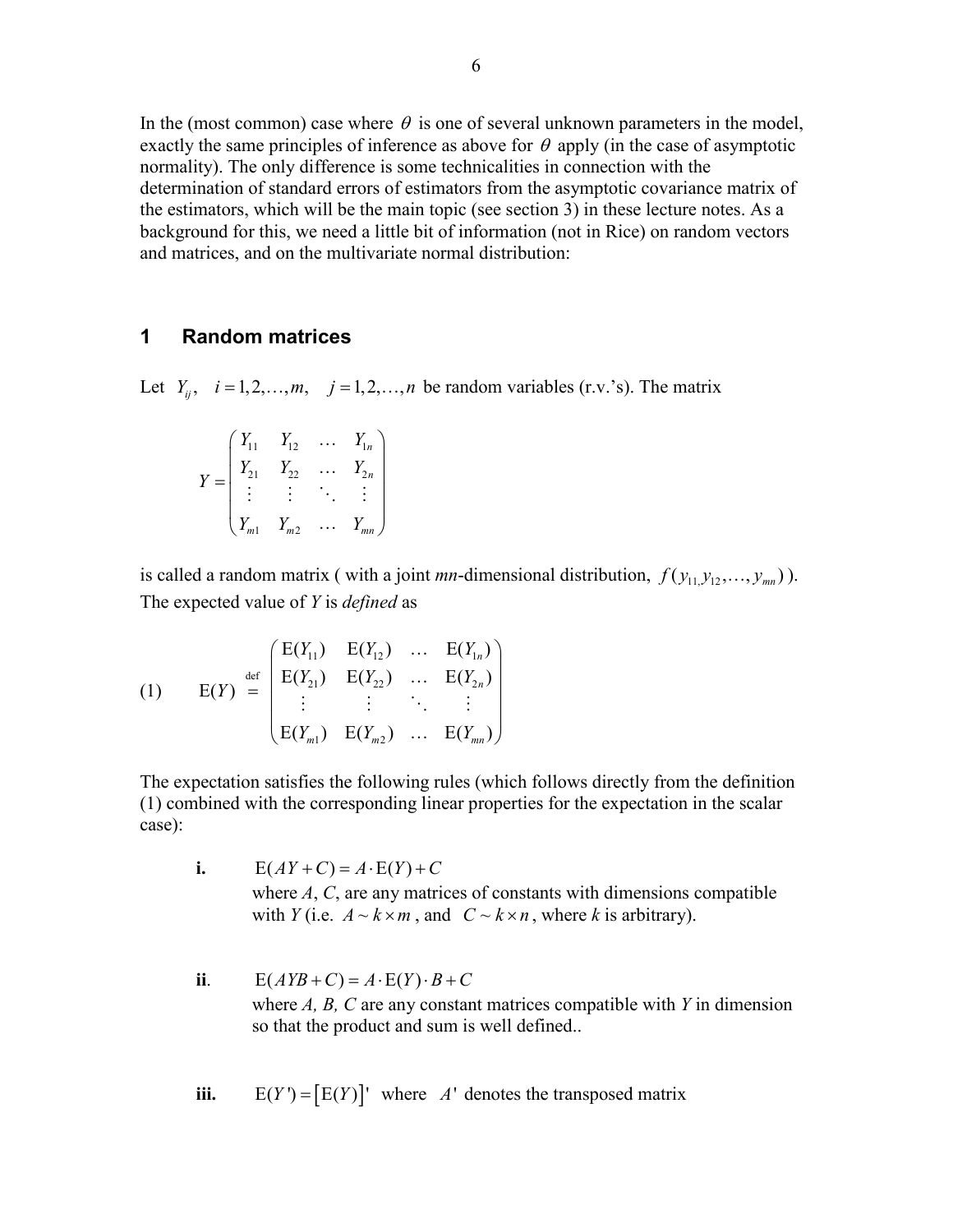If 1 *n Y Y*  $=\begin{pmatrix} Y_1 \\ \vdots \\ Y_n \end{pmatrix}$  $\therefore$  is a n-dimensional random vector, it's expectation,  $\mu = E(Y)$  (sometimes

written,  $\mu_Y$ ), is therefore the vector of individual expectations,

$$
\mu = E(Y) = \begin{pmatrix} E(Y_1) \\ \vdots \\ E(Y_n) \end{pmatrix} = \begin{pmatrix} \mu_1 \\ \vdots \\ \mu_n \end{pmatrix}
$$

Let  $\sigma_{ij} = E \left[ (Y_i - \mu_i)(Y_j - \mu_j) \right] = \sigma_{ji}$  be the covariance between  $Y_i$  and  $Y_j$ . In particular we have  $\sigma_{ii} = E \left[ (Y_i - \mu_i)^2 \right] = \text{var}(Y_i)$ . The covariance matrix of Y (denoted as  $\text{cov}(Y)$ ) is defined as the matrix

$$
\Sigma = \begin{pmatrix} \sigma_{11} & \dots & \sigma_{1n} \\ \vdots & \ddots & \vdots \\ \sigma_{n1} & \dots & \sigma_{nn} \end{pmatrix} = \begin{pmatrix} \text{var}(Y_1) & \dots & \text{cov}(Y_1, Y_n) \\ \vdots & \ddots & \vdots \\ \text{cov}(Y_n, Y_1) & \dots & \text{var}(Y_n) \end{pmatrix}
$$

which can be expressed as

$$
cov(Y) = E[(Y - \mu)(Y - \mu)'] = E\begin{pmatrix} Y_1 - \mu_1 \\ \vdots \\ Y_n - \mu_n \end{pmatrix} (Y_1 - \mu_1, \dots, Y_n - \mu_n) =
$$
  
= 
$$
E\begin{pmatrix} (Y_1 - \mu_1)^2 & \cdots & (Y_1 - \mu_1)(Y_n - \mu_n) \\ \vdots & \ddots & \vdots \\ \vdots & \ddots & \vdots \end{pmatrix} = \sum_{i=1}^{n} \sum_{j=1}^{n} \sum_{j=1}^{n} \sum_{j=1}^{n} \sum_{j=1}^{n} \sum_{j=1}^{n} \sum_{j=1}^{n} \sum_{j=1}^{n} \sum_{j=1}^{n} \sum_{j=1}^{n} \sum_{j=1}^{n} \sum_{j=1}^{n} \sum_{j=1}^{n} \sum_{j=1}^{n} \sum_{j=1}^{n} \sum_{j=1}^{n} \sum_{j=1}^{n} \sum_{j=1}^{n} \sum_{j=1}^{n} \sum_{j=1}^{n} \sum_{j=1}^{n} \sum_{j=1}^{n} \sum_{j=1}^{n} \sum_{j=1}^{n} \sum_{j=1}^{n} \sum_{j=1}^{n} \sum_{j=1}^{n} \sum_{j=1}^{n} \sum_{j=1}^{n} \sum_{j=1}^{n} \sum_{j=1}^{n} \sum_{j=1}^{n} \sum_{j=1}^{n} \sum_{j=1}^{n} \sum_{j=1}^{n} \sum_{j=1}^{n} \sum_{j=1}^{n} \sum_{j=1}^{n} \sum_{j=1}^{n} \sum_{j=1}^{n} \sum_{j=1}^{n} \sum_{j=1}^{n} \sum_{j=1}^{n} \sum_{j=1}^{n} \sum_{j=1}^{n} \sum_{j=1}^{n} \sum_{j=1}^{n} \sum_{j=1}^{n} \sum_{j=1}^{n} \sum_{j=1}^{n} \sum_{j=1}^{n} \sum_{j=1}^{n} \sum_{j=1}^{n} \sum_{j=1}^{n} \sum_{j=1}^{n} \sum_{j=1}^{n} \sum_{j=1}^{n} \sum_{j=1}^{n} \sum_{j=1}^{n} \sum_{j=1}^{n} \sum_{j=1
$$

$$
= E\begin{bmatrix} \vdots & \ddots & \vdots \\ (Y_n - \mu_n)(Y_1 - \mu_1) & \dots & (Y_n - \mu_n)^2 \end{bmatrix} = \begin{bmatrix} \vdots & \ddots & \vdots \\ \sigma_{n1} & \dots & \sigma_{nn} \end{bmatrix} = \begin{bmatrix} 1 & \cdots & \vdots \\ 1 & \cdots & \vdots \\ 1 & \cdots & \vdots \\ 1 & \cdots & \vdots \\ 1 & \cdots & \vdots \\ 1 & \cdots & \vdots \\ 1 & \cdots & \vdots \\ 1 & \cdots & \vdots \\ 1 & \cdots & \vdots \\ 1 & \cdots & \vdots \\ 1 & \cdots & \vdots \\ 1 & \cdots & \vdots \\ 1 & \cdots & \vdots \\ 1 & \cdots & \vdots \\ 1 & \cdots & \vdots \\ 1 & \cdots & \vdots \\ 1 & \cdots & \vdots \\ 1 & \cdots & \vdots \\ 1 & \cdots & \vdots \\ 1 & \cdots & \vdots \\ 1 & \cdots & \vdots \\ 1 & \cdots & \vdots \\ 1 & \cdots & \vdots \\ 1 & \cdots & \vdots \\ 1 & \cdots & \vdots \\ 1 & \cdots & \vdots \\ 1 & \cdots & \vdots \\ 1 & \cdots & \vdots \\ 1 & \cdots & \vdots \\ 1 & \cdots & \vdots \\ 1 & \cdots & \vdots \\ 1 & \cdots & \vdots \\ 1 & \cdots & \vdots \\ 1 & \cdots & \vdots \\ 1 & \cdots & \vdots \\ 1 & \cdots & \vdots \\ 1 & \cdots & \vdots \\ 1 & \cdots & \vdots \\ 1 & \cdots & \vdots \\ 1 & \cdots & \vdots \\ 1 & \cdots & \vdots \\ 1 & \cdots & \vdots \\ 1 & \cdots & \vdots \\ 1 & \cdots & \vdots \\ 1 & \cdots & \vdots \\ 1 & \cdots & \vdots \\ 1 & \cdots & \vdots \\ 1 & \cdots & \vdots \\ 1 & \cdots & \vdots \\ 1 & \cdots & \vdots \\ 1 & \cdots & \vdots \\ 1 & \cdots & \vdots \\ 1 & \cdots & \vdots \\ 1 & \cdots & \vdots \\ 1 & \cdots & \vdots \\ 1 & \cdots & \vdots \\ 1 & \cdots & \vdots \\ 1 & \cdots & \vdots \\ 1 & \cdots & \vdots \\ 1 & \cdots &
$$

#### **Example 1**

Suppose that  $Y_1, Y_2, ..., Y_n$  are *iid* with expectation  $E(Y_i) = \eta$  and  $var(Y_i) = \sigma^2$ . Then the vector  $Y' = (Y_1, \ldots, Y_n)$  has expectation

$$
E(Y) = \begin{pmatrix} \eta \\ \vdots \\ \eta \end{pmatrix} = \eta \begin{pmatrix} 1 \\ \vdots \\ 1 \end{pmatrix}
$$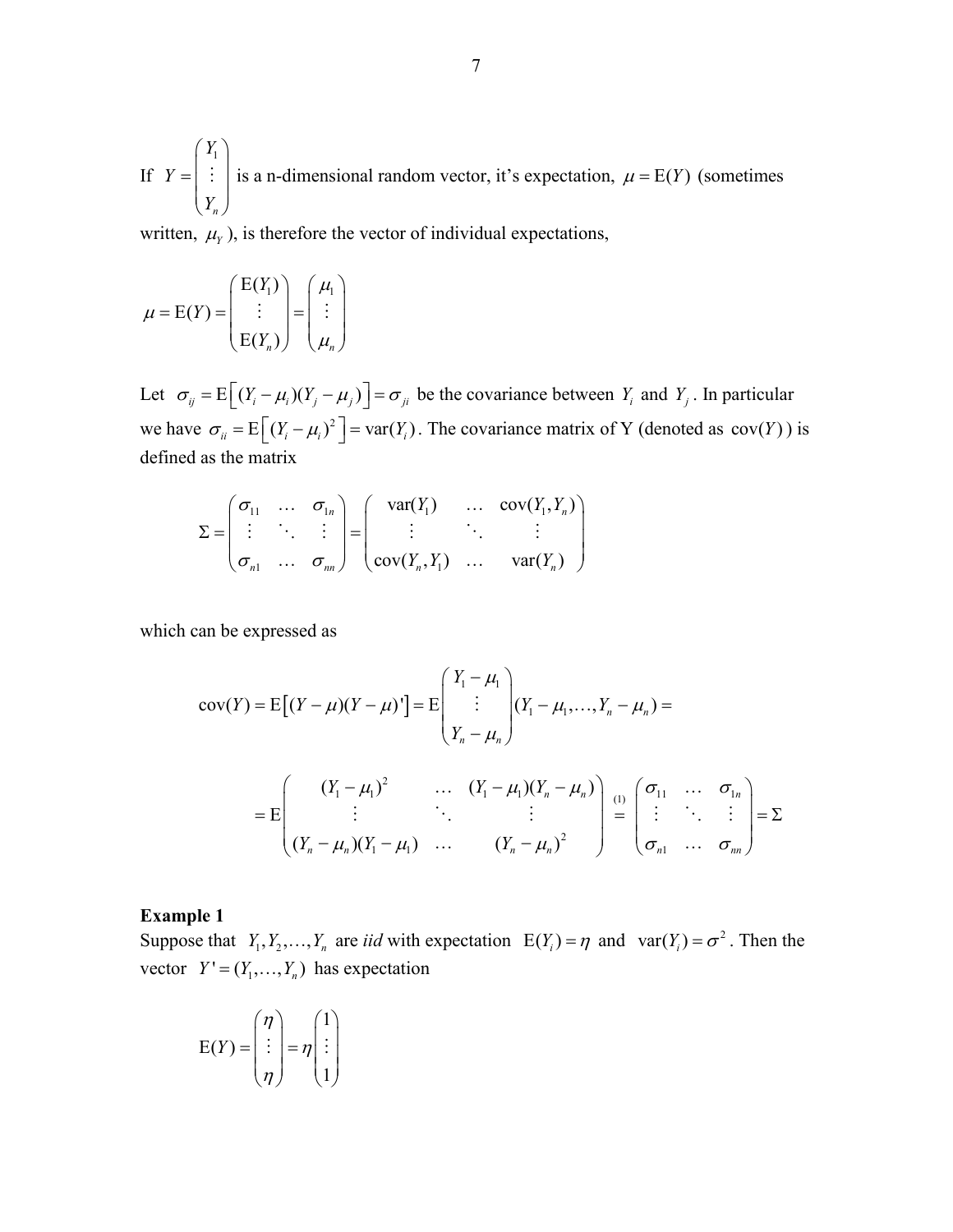and covariance matrix (since  $\sigma_{ij} = \text{cov}(Y_i, Y_j) = 0$  for  $i \neq j$ ):

$$
cov(Y) = \begin{pmatrix} \sigma^2 & 0 & \dots & 0 \\ 0 & \sigma^2 & \dots & 0 \\ \vdots & \vdots & \ddots & \vdots \\ 0 & 0 & \dots & \sigma^2 \end{pmatrix} = \sigma^2 \begin{pmatrix} 1 & 0 & \dots & 0 \\ 0 & 1 & \dots & 0 \\ \vdots & \vdots & \ddots & \vdots \\ 0 & 0 & \dots & 1 \end{pmatrix} = \sigma^2 I_n
$$

where  $I_n$  is the *n*-dimensional identity matrix. (*End of example*)

If  $Y' = (Y_1, \ldots, Y_n)$  is a random vector, *A* a  $p \times n$  constant matrix, *b* a constant  $p \times 1$ vector, we obtain from **i.-iii.** (and the fact that  $(BC)' = C'B'$  for matrices *B* and *C*):

$$
(2) \qquad E(AY + b) = A \cdot E(Y) + b = A\mu + b
$$

and

(3) 
$$
cov(AY + b) = A \cdot cov(Y) \cdot A' = A\Sigma A' \quad \text{(i.e. a } p \times p \text{ matrix)}
$$

which follows from

[remembering that for matrices *A,B,C* we always have  $A(B+C) = AB + AC$ and  $(B+C)A = BA + CA$  whenever the multiplication is well defined]

$$
cov(AY + b) = E[(AY + b - A\mu - b)(AY + b - A\mu - b)] = E[(AY - A\mu)(AY - A\mu)] =
$$
  
= E[A(Y - \mu)(Y - \mu)'A'] = A · E[(Y - \mu)(Y - \mu)']A' = A\Sigma A'

In particular, if *Z* is a linear combination of  $Y_1, \ldots, Y_n$ , i.e.  $Z = a_0 + a_1 Y_1 + \cdots + a_n Y_n$ , then *Z* can be written,  $Z = a_0 + a'Y$  where  $a' = (a_1, \dots, a_n)$  and  $Y = (Y_1, \dots, Y_n)'$ . Then (3) gives

(4)  $var(Z) = var(a'Y) = a' \Sigma a$  where and  $\Sigma = cov(Y)$ .

[**Proof:** Since 1  $(a_1, ..., a_n)$   $\begin{array}{c} \vdots \\ \end{array}$   $= a'$ *n Y*  $Z = (a_1, \ldots, a_n)$   $\begin{array}{c} \vdots \\ \end{array}$   $\begin{array}{c} = a^T Y \end{array}$  $=(a_1,...,a_n)$   $\begin{pmatrix} Y_1 \\ \vdots \\ Y_n \end{pmatrix} =$  $\left[\ldots, a_{n}\right]$  :  $\left| = a^{T} Y \right|$  can be considered a  $1 \times 1$  matrix, we must have that  $Z' = Z$ , and, therefore,  $cov(Z) = var(Z)$  (i.e.,  $cov(Z) = E [(Z - E(Z))(Z - E(Z))'] = E [(Z - E(Z))^2] = var(Z)$ ). We then see that (4) is a special case of (3) with  $A = a'$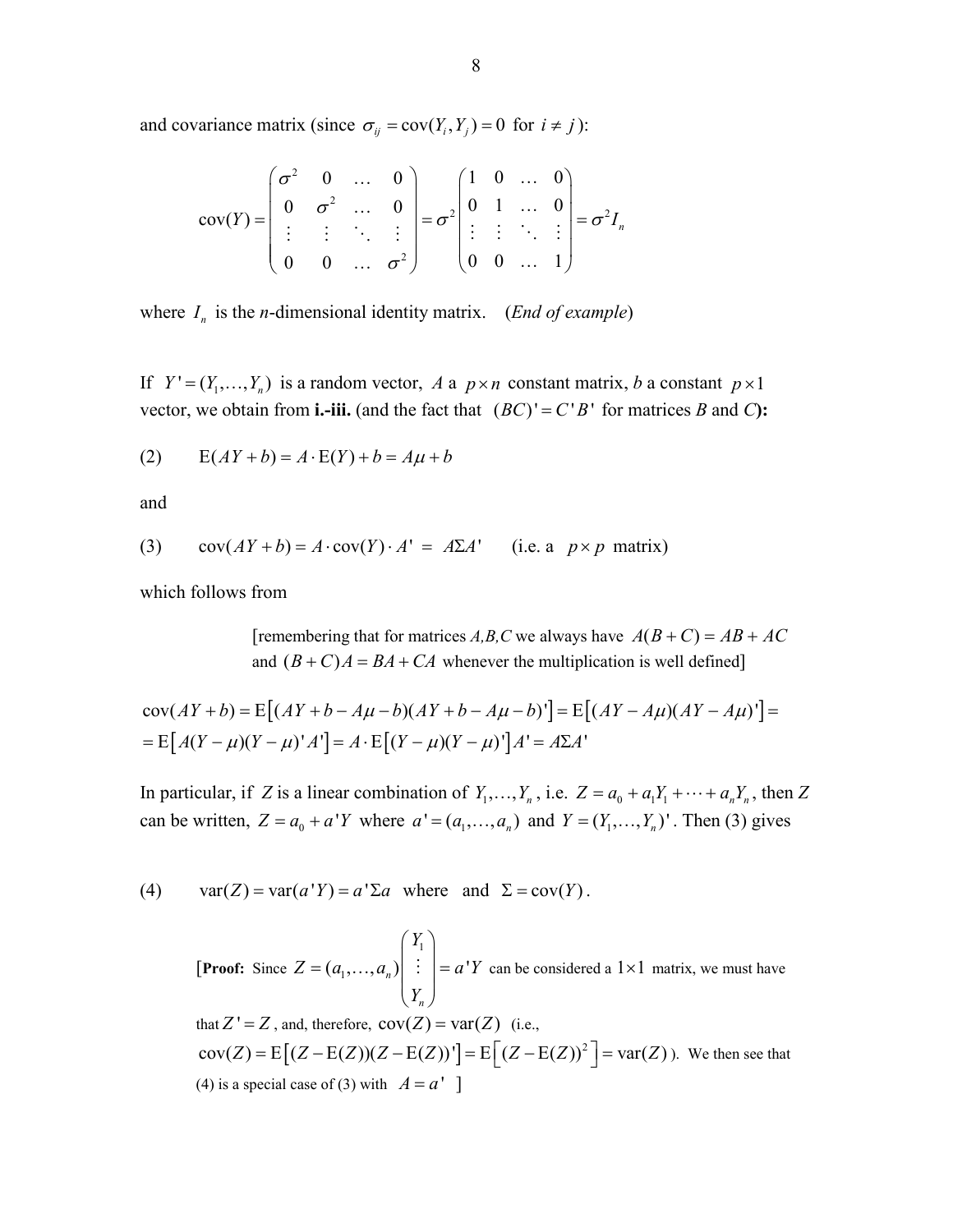#### **Example 2 Ordinary least squares (OLS)**

To get an idea of the power of matrix notation, consider the standard multiple regression model with one response, *Y*, and *p* explanatory variables

(5) 
$$
Y_i = \beta_0 + \beta_1 x_{i1} + \dots + \beta_p x_{ip} + u_i
$$
 for  $i = 1, 2, ..., n$ 

where, for simplicity, all  $x_{ij}$  are considered fixed, non random quantities, and the errors,  $u_1, u_2, \ldots, u_n$  are assumed to be *iid* and normally distributed with expectation,  $E(u_i) = 0$ and  $var(u_i) = \sigma^2$ . We can write (5) in matrix form as follows

$$
Y = \begin{pmatrix} Y_1 \\ Y_2 \\ \vdots \\ Y_n \end{pmatrix} = \begin{pmatrix} \beta_0 + \beta_1 x_{11} + \beta_2 x_{12} + \dots + \beta_p x_{1p} \\ \beta_0 + \beta_1 x_{21} + \beta_2 x_{22} + \dots + \beta_p x_{2p} \\ \vdots \\ \beta_0 + \beta_1 x_{n1} + \beta_2 x_{n2} + \dots + \beta_p x_{np} \end{pmatrix} + \begin{pmatrix} u_1 \\ u_2 \\ \vdots \\ u_n \end{pmatrix} = \begin{pmatrix} 1 & x_{11} & \cdots & x_{1p} \\ 1 & x_{21} & \cdots & x_{2p} \\ \vdots & \vdots & & \vdots \\ 1 & x_{n1} & \cdots & x_{np} \end{pmatrix} \begin{pmatrix} \beta_0 \\ \beta_1 \\ \vdots \\ \beta_p \end{pmatrix} + \begin{pmatrix} u_1 \\ u_2 \\ \vdots \\ u_n \end{pmatrix}
$$

The three matrices on the right we denote by  $X, \beta$ , and  $u$  respectively. The model can now be written as

$$
(6) \qquad Y = X\beta + u
$$

where *X* is the  $n \times p$  (so called) design matrix,  $\beta$  the  $(p+1) \times 1$  vector of regression coefficients, and  $u$  the  $n \times 1$  vector of errors. Since

$$
E(u) = \begin{pmatrix} E(u_1) \\ E(u_2) \\ \vdots \\ E(u_n) \end{pmatrix} = \begin{pmatrix} 0 \\ 0 \\ \vdots \\ 0 \end{pmatrix} = \underline{0}
$$

(where 0 denotes a vector of zeroes), we get from **i.** (noting that  $X\beta$  is non random)

$$
(7) \qquad E(Y) = X\beta + E(u) = X\beta
$$

The covariance matrix for *Y* becomes, since  $Y - X\beta = u$ , and using example 1,

(8) 
$$
\Sigma_Y = \text{cov}(Y) = \text{E}\big[(Y - X\beta)(Y - X\beta)'\big] = \text{E}\big[\text{uu'}\big] = \text{cov}(u) = \sigma^2 I_n
$$

The OLS estimator,  $\hat{\beta}$ , for  $\beta$  is (by definition) obtained by minimizing the sum of squares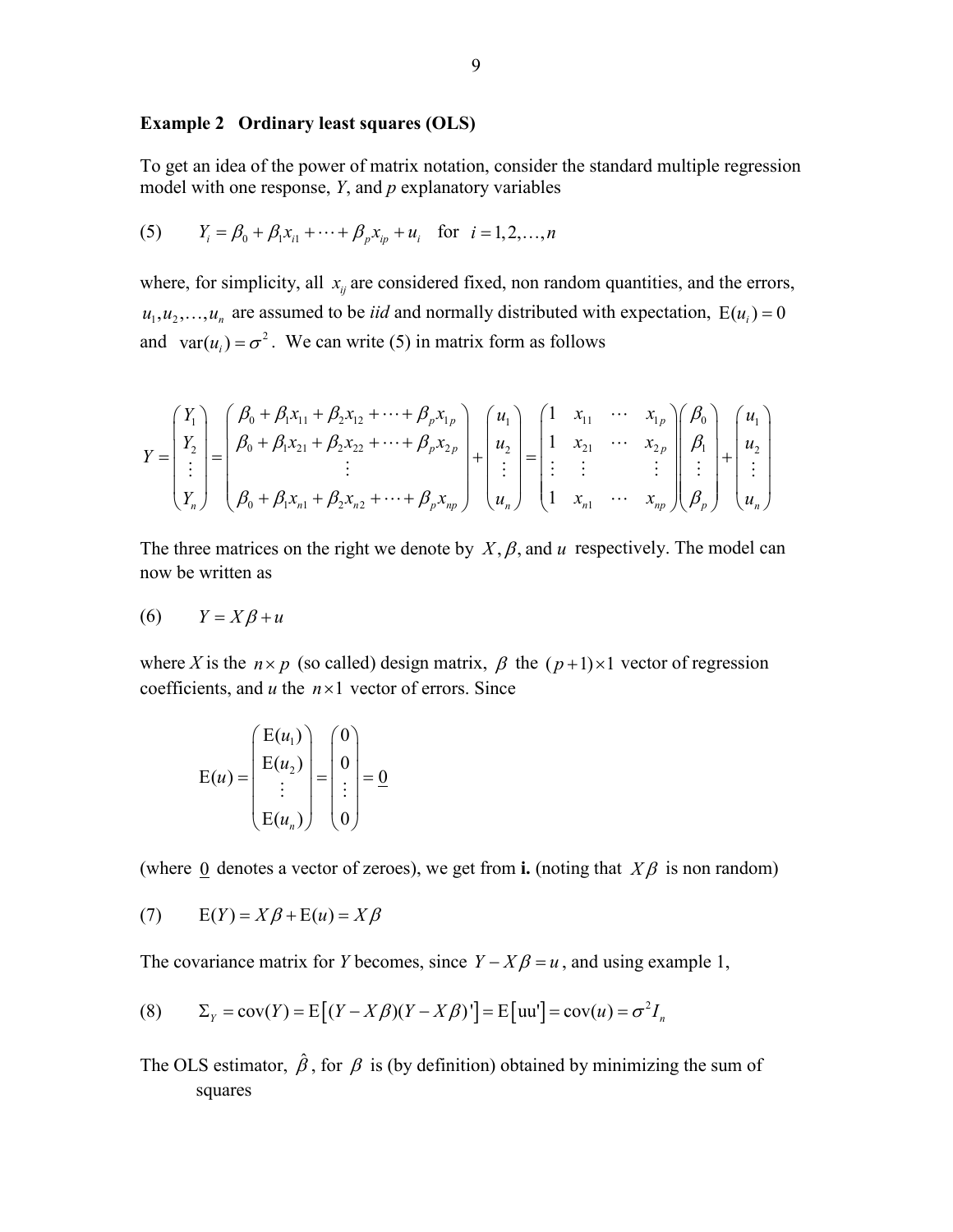$$
Q = \sum_{i=1}^{n} (Y_i - \beta_0 - \beta_1 x_{i1} - \cdots - \beta_p x_{ip})^2
$$

with respect to  $\beta$ . Differentiating Q with respect to all the  $\beta$ <sup>3</sup>, s, and setting the derivatives equal to 0, leads to (check if you wish) the following system of equations<sup>[1](#page-9-0)</sup> that the  $\hat{\beta}_j$ 's must satisfy

$$
n\hat{\beta}_0 + \left(\sum_i x_{i1}\right)\hat{\beta}_1 + \dots + \left(\sum_i x_{i p}\right)\hat{\beta}_p = \sum_i Y_i
$$
  

$$
\left(\sum_i x_{i1}\right)\hat{\beta}_0 + \left(\sum_i x_{i1}^2\right)\hat{\beta}_1 + \dots + \left(\sum_i x_{i1}x_{i p}\right)\hat{\beta}_p = \sum_i x_{i1}Y_i
$$
  
...  

$$
\left(\sum_i x_{i p}\right)\hat{\beta}_0 + \left(\sum_i x_{i p}x_{i1}\right)\hat{\beta}_1 + \dots + \left(\sum_i x_{i p}^2\right)\hat{\beta}_p = \sum_i x_{i p}Y_i
$$

Noting that the coefficients of the left side are exactly the elements in the  $(p+1)\times (p+1)$ matrix  $X'X$ , and that the right side, written as a vector, simply is  $X'Y$ , we can write the system more compactly as

$$
X'X\hat{\beta} = X'Y
$$

Assuming that  $X'X$  is non singular (which can be shown to be the case if no single *x*variable can be written exactly as a linear combination of the other *x*-variables<sup>[2](#page-9-1)</sup>, which is expressed by saying that there is no *exact collinearity* between the explanatory variables), we obtain the solution (the OLS estimator)

$$
(9) \qquad \hat{\beta} = (X^{\dagger} X)^{-1} X^{\dagger} Y
$$

It is now easy to prove that  $\hat{\beta}$  is unbiased since, from **i.** and (7)

(10) 
$$
E(\hat{\beta}) = E[(X'X)^{-1}X'Y] = (X'X)^{-1}X'E(Y) = (X'X)^{-1}X'X\beta = I_p\beta = \beta
$$

Writing  $C = (X'X)^{-1}X'$ , we have  $\hat{\beta} = CY$ , and obtain the covariance matrix from (3) and (8)

[*and also using the rule that the transposed of an inverse square matrix is the inverse of the transposed,*  $\lceil A^{-1} \rceil = (A^r)^{-1}$ , which is seen by taking the transposed *of the equation,*  $A \cdot A^{-1} = I$ . Remember also the  $AI_n = A$  for any  $p \times n$ -matrix A,

<span id="page-9-0"></span> <sup>1</sup> Often called *the normal equations* in the literature

<span id="page-9-1"></span><sup>&</sup>lt;sup>2</sup> For example, if  $x_{i5} = 3 + x_{i1} - 2x_{i2}$  should happen to be true for all  $i = 1, 2, ..., n$  in the data, there is exact collinearity between the variables  $x_1, x_2,$  and  $x_5$ . This would imply that  $X'X$  is singular.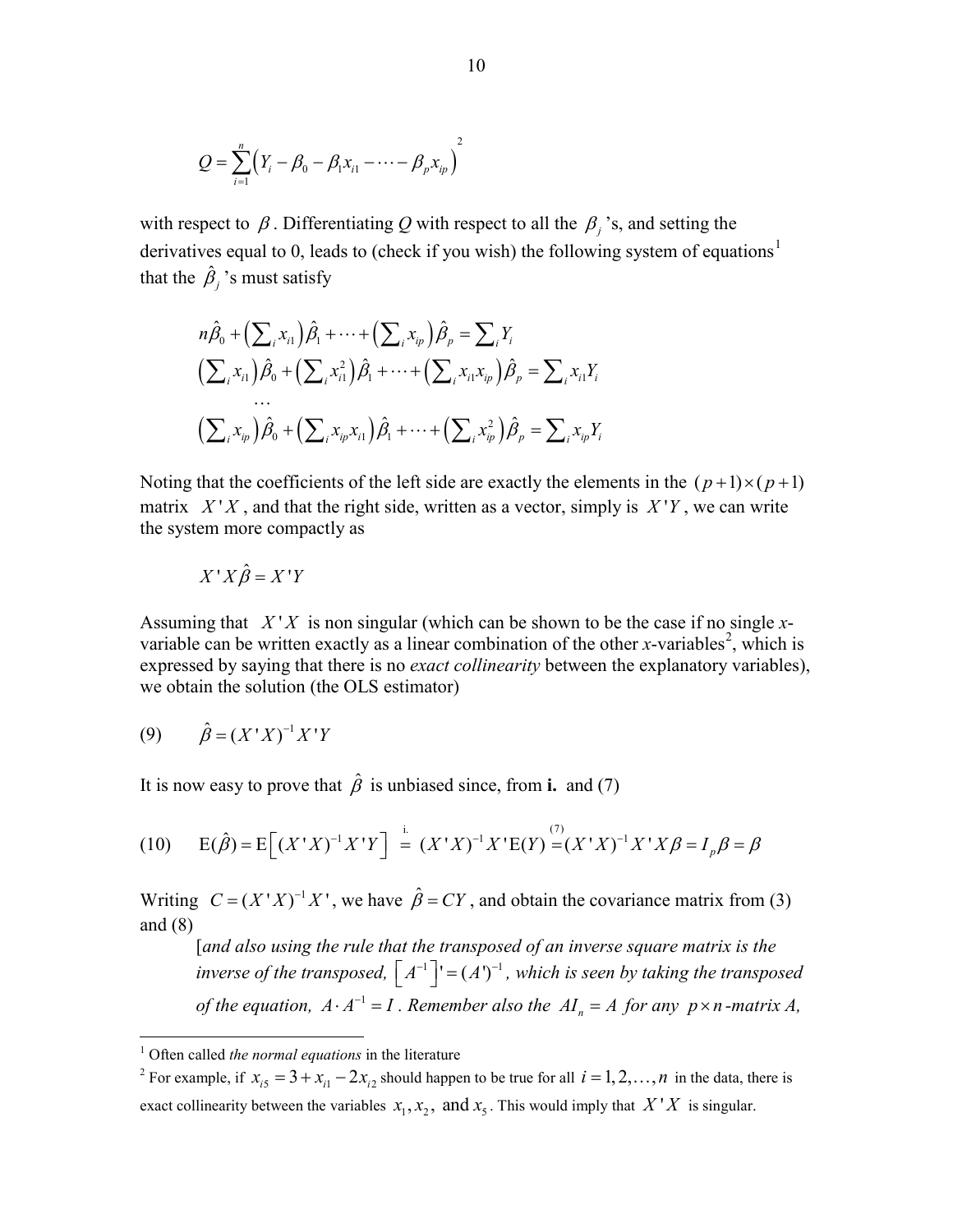*and that, if c is a scalar, then c as factor can be taken outside a matrix product,*   $A \cdot (cB) = cAB$ . ].

$$
cov(\hat{\beta}) = cov(CY) = C\Sigma_Y C' = C(\sigma^2 I_n) C' = \sigma^2 C C' = \sigma^2 (X'X)^{-1} X' X (X'X)^{-1}
$$

Hence

(11) 
$$
cov(\hat{\beta}) = \sigma^2 (X'X)^{-1}
$$
 (*End of example.*)

### **Exercise 2.** (*Recommended (!) for obtaining a little bit of matrix training.*)

Suppose that we are in a situation with only one (non-random) explanatory variable, *x*, so that the model in (5) reduces to

$$
Y_i = \beta_0 + \beta_1 x_i + u_i
$$
 for  $i = 1, 2, ..., n$ 

where  $u_1, u_2, \ldots, u_n$  are *iid* with  $E(u_i) = 0$  and  $var(u_i) = \sigma^2$ 

(a) Show that the determinant, *D*, of  $X'X$  is given by

$$
D = n \sum_i x_i^2 - \left(\sum_i x_i\right)^2 = n \sum_i (x_i - \overline{x})^2
$$

(b) Find the inverse 
$$
(X'X)^{-1}
$$
 and conclude that

$$
\text{var}(\hat{\beta}_0) = \frac{\frac{1}{n} \sum_i x_i^2}{\sum_i (x_i - \overline{x})^2} \sigma^2 \text{ and } \text{var}(\hat{\beta}_1) = \frac{\sigma^2}{\sum_i (x_i - \overline{x})^2}
$$

(c) Show also by evaluating (9) that

$$
\hat{\beta}_1 = \frac{\sum_i (x_i - \overline{x}) Y_i}{\sum_i (x_i - \overline{x})^2} = \frac{S_{xy}}{S_x^2}
$$
 where

$$
S_{XY} = \frac{1}{n-1} \sum_{i=1}^{n} (x_i - \overline{x})(Y_i - \overline{Y}) \text{ and } S_x^2 = \frac{1}{n-1} \sum_{i=1}^{n} (x_i - \overline{x})^2
$$

(Note that this coincides with the estimation formula used for the corresponding parameter in *no-seminar-week exercise* for week 39)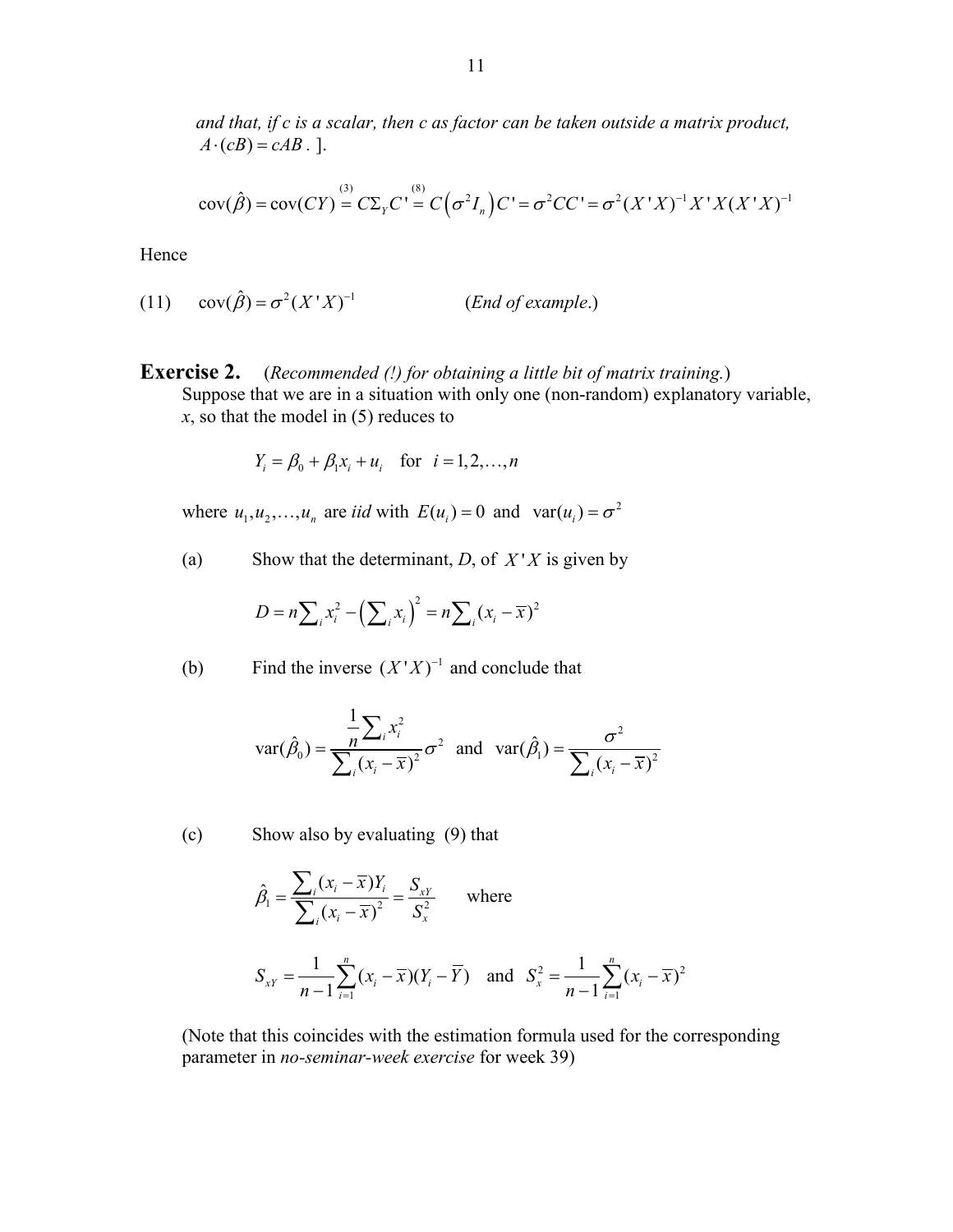## **2 Multinormal distributions**

We say that the vector  $X' = (X_1, \dots, X_n)$  is (multi)normally distributed with expectation  $\mu = E(X)$ , and covariance matrix,  $\Sigma = cov(X)$  (written shortly  $X \sim N(\mu, \Sigma)$ ), if the joint pdf is given by

(12) 
$$
f(x_1,...,x_n \mid \mu, \Sigma) = \frac{1}{(2\pi)^{n/2} \sqrt{\det(\Sigma)}} e^{-\frac{1}{2}(x-\mu)^{n/2} \cdot (x-\mu)} \text{ where } x = \begin{pmatrix} x_1 \\ \vdots \\ x_n \end{pmatrix} \text{ and } \det(\Sigma)
$$

means the determinant of  $\Sigma$ .

This distribution has a lot of convenient mathematical properties (see e.g. Greene, Econometric Analysis, chapter 3, for a summary), but here we only need the following:

(13) If 
$$
X \sim N(\mu, \Sigma)
$$
 and A is a  $p \times n$  constant matrix ( $p \le n$ ) and b a  $p \times 1$   
constant vector, then  $Y = AX + b \sim N(E(Y), cov(Y)) = N(A\mu + b, A\Sigma A')$   
[For proof see e.g. Greene chapter 3.]

In particular, this shows that all marginal distributions are also normal. For example, the marginal distribution of  $X_1, X_2$  is normal since

$$
\begin{pmatrix} X_1 \\ X_2 \end{pmatrix} = AX \text{ where } A = \begin{pmatrix} 1 & 0 & \cdots & 0 \\ 0 & 1 & \cdots & 0 \end{pmatrix} \text{ which gives (check!)}
$$
  
(14) 
$$
\begin{pmatrix} X_1 \\ X_2 \end{pmatrix} \sim N(E \begin{pmatrix} X_1 \\ X_2 \end{pmatrix}, \text{ cov} \begin{pmatrix} X_1 \\ X_2 \end{pmatrix} = N(\begin{pmatrix} \mu_1 \\ \mu_2 \end{pmatrix}, \begin{pmatrix} \sigma_{11} & \sigma_{12} \\ \sigma_{21} & \sigma_{22} \end{pmatrix}),
$$

i.e. a bivariate normal distribution

**Exercise 3.** Show that the pdf in (14) as defined in (12), reduces to the bivariate normal density as defined in Example F in Rice section 3.3 (both editions). [**Hint:** Introduce the correlation,  $\rho$ , between  $X_1$  and  $X_2$ ,  $\rho = \sigma_{12} / \sqrt{\sigma_{11} \sigma_{22}}$ , implying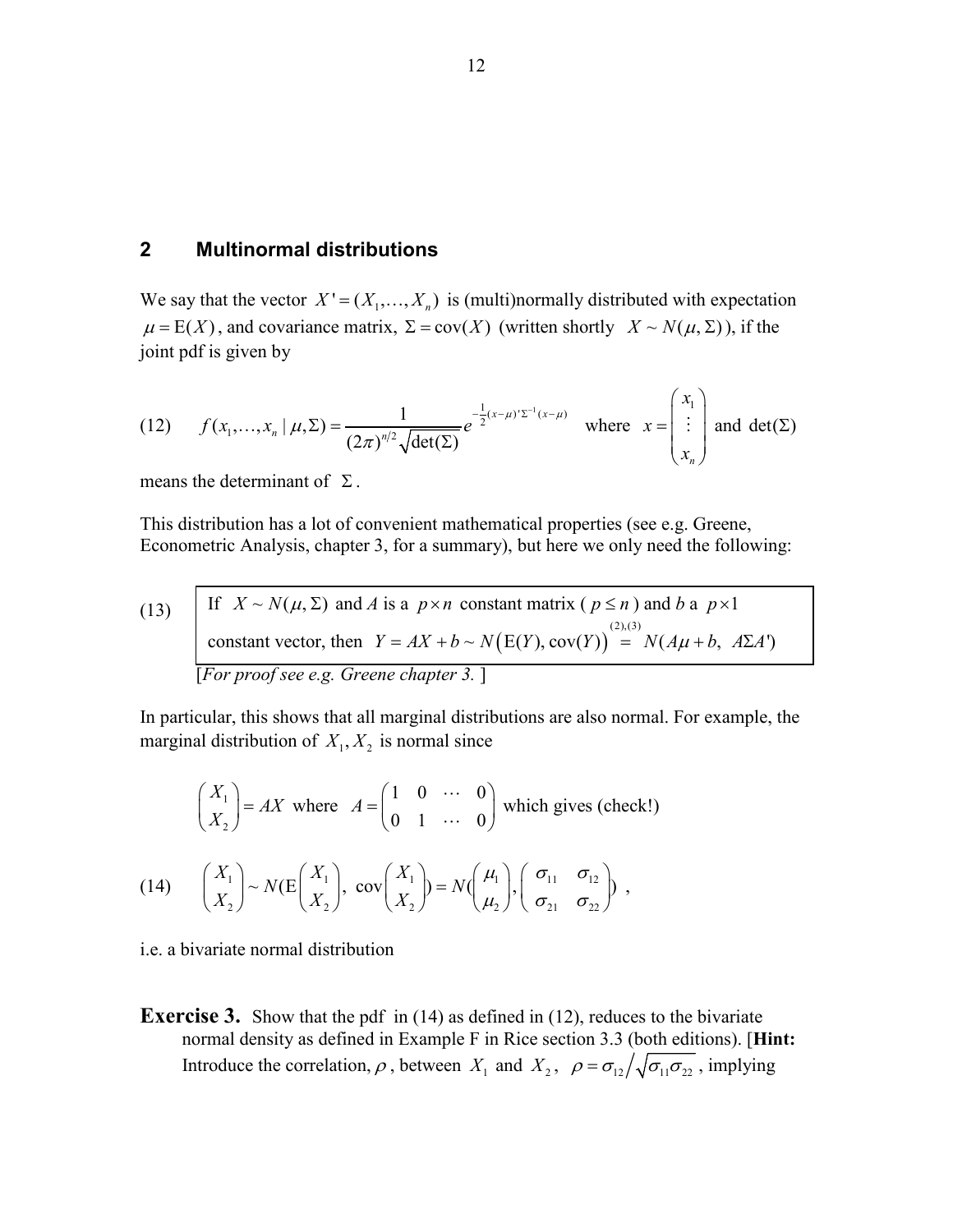$$
\sigma_{12}^2 = \sigma_{11}\sigma_{22}\rho
$$
, and the determinant, 
$$
\det(\text{cov}\left(\frac{X_1}{X_2}\right) = \sigma_{11}\sigma_{22} - \sigma_{12}^2 = \sigma_{11}\sigma_{22}(1-\rho^2)
$$
etc.

#### **Example 3 (Continuation of example 2)**

The error vector, *u*, in (6) has expectation <u>0</u> and covariance,  $\Sigma_u = cov(u) = \sigma^2 I_n$ . We see from (12) that saying that  $u \sim N(\underline{0}, \sigma^2 I_n)$  is the same as saying that  $u_1, u_2, ..., u_n$  are *iid* and normally distributed with expectation,  $E(u_i) = 0$  and  $var(u_i) = \sigma^2$ . In fact, we have the determinant

$$
\det(\Sigma_u) = \det(\sigma^2 I_n) = \det\begin{pmatrix} \sigma^2 & 0 & \cdots & 0 \\ 0 & \sigma^2 & \cdots & 0 \\ \vdots & \vdots & \ddots & \vdots \\ 0 & 0 & \cdots & \sigma^2 \end{pmatrix} = \sigma^{2n}
$$

and the exponent in (12) reduces to

$$
-\frac{1}{2}(u - \mathcal{E}(u))'\Sigma_{u}^{-1}(u - \mathcal{E}(u)) = -\frac{1}{2}u'\left(\sigma^{2}I_{n}\right)^{-1}u = -\frac{1}{2}u'\left(\frac{1}{\sigma^{2}}I_{n}\right)u = -\frac{1}{2\sigma^{2}}u'u = -\frac{1}{2\sigma^{2}}\sum_{i}u_{i}^{2}
$$

.

Substituting in (12), shows that the joint distribution (12) reduces to the product of *n* onedimensional  $N(0, \sigma^2)$  -distributions as the *iid* statement would imply.

By (13), (7), and (8) we obtain that *Y* is normally distributed,  $Y \sim N(E(Y), cov(Y)) = N(X\beta, \sigma^2 I_n)$ , and, by (13) again, that  $\hat{\beta} = (X'X)^{-1}X'Y$  is normally distributed

$$
\hat{\beta} \sim N(E(\hat{\beta}), cov(\hat{\beta})) = N(\beta, \sigma^2(X'X)^{-1})
$$

[**Note:** For completeness sake it is worth mentioning that an unbiased (and consistent) estimator for  $\sigma^2$  is given by

$$
\hat{\sigma}^2 = \frac{1}{n-p-1} \hat{u}^\dagger \hat{u} = \frac{1}{n-p-1} \sum_{i=1}^n \hat{u}_i^2
$$

where  $\hat{u} = Y - X\hat{\beta}$  is the vector of the so called *residuals*.  $\hat{u}$  is an (unbiased) predictor of the non-observable error vector *u* . This enables us to get consistent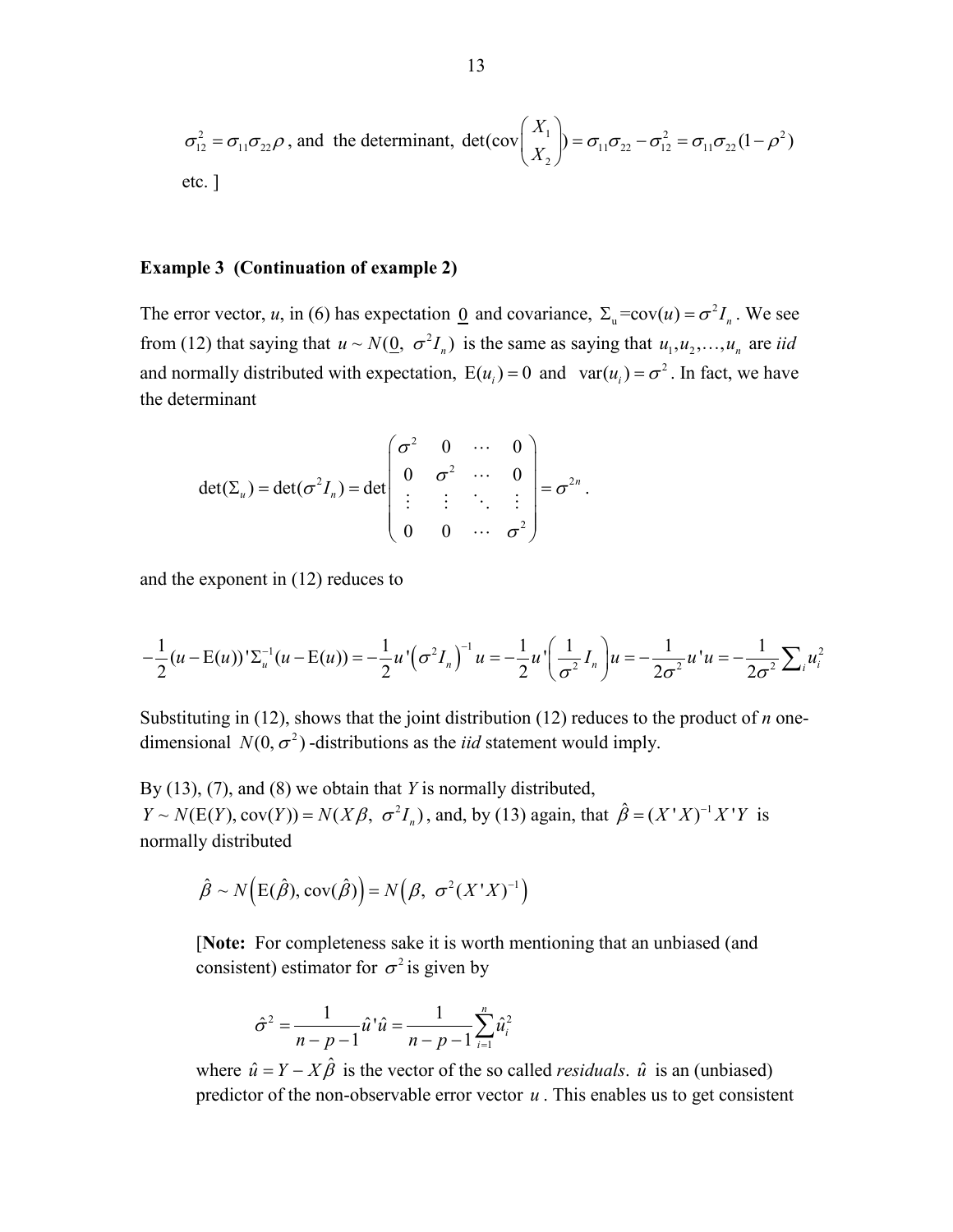(and unbiased in the case of non-random *X*) estimators of the covariance matrix of the regression estimators,  $\hat{\beta}$ .]

(*End of example*.)

## **3 On the asymptotic distribution for mle estimators (the multi parameter case)**

In this section we will only describe how to determine the asymptotic distribution for the mle estimator in case there are several unknown parameters in the model, without going into details of derivations and proofs. A good summary of the theory can be found in chapter 4 of Greene's book, *Econometric Analysis*. See also Rice at the end of section 8.5.2.

Suppose that  $X_1, X_2, ..., X_n$  are *iid* with  $X_i \sim f(x_i | \theta)$  (pdf), where  $\theta' = (\theta_1, \theta_2, ..., \theta_n)$  is a *r*-dimensional vector of unknown parameters. Then the joint pdf is 1  $(x_i | \theta)$ *n i i*  $f(x_i | \theta)$  $\prod_{i=1} f(x_i | \theta)$  and the log likelihood is

$$
l(\theta) = \sum_{i=1}^{n} \ln f(x_i | \theta)
$$

The mle estimator,  $\hat{\theta}$ , solves r equations

$$
\sum_{i=1}^{n} \frac{\partial}{\partial \theta_j} \ln f(x_i | \hat{\theta}) = 0, \quad j = 1, 2, \dots, r
$$

In order to define the  $r \times r$  Fisher information matrix that is needed in the asymptotic distribution of  $\hat{\theta}$ , we introduce

$$
m_{ij}(\theta) = -E \frac{\partial^2 \ln f(X_i | \theta)}{\partial \theta_i \partial \theta_j} \qquad i, j = 1, 2, ..., r
$$

Then the Fisher information matrix for one observation<sup>[3](#page-13-0)</sup> is defined as

<span id="page-13-0"></span><sup>&</sup>lt;sup>3</sup> Or one *observation vector* if we observe several variables per unit in the sample.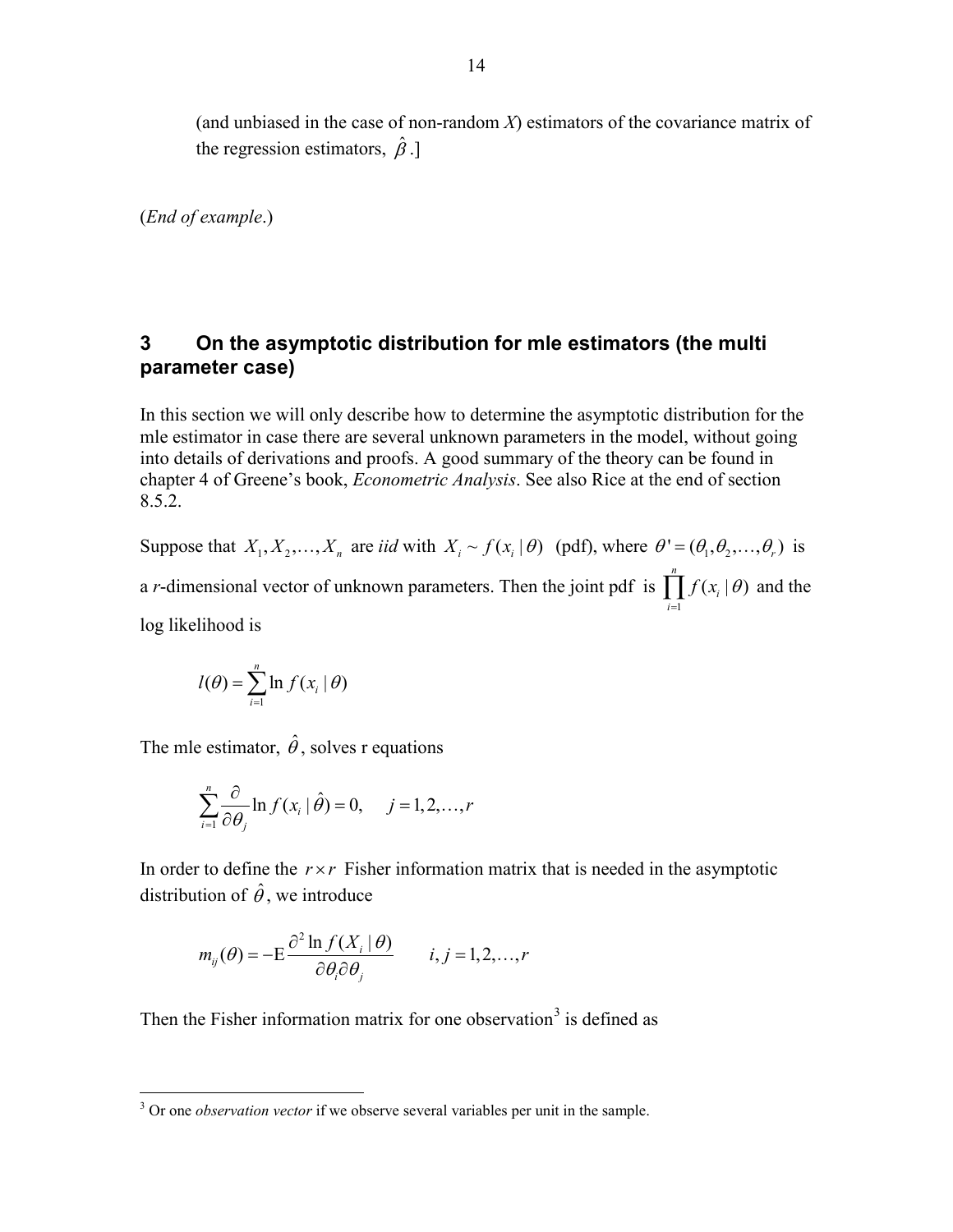$$
I(\theta) = \begin{pmatrix} m_{11}(\theta) & \cdots & m_{1r}(\theta) \\ \vdots & \ddots & \vdots \\ m_{r1}(\theta) & \cdots & m_{rr}(\theta) \end{pmatrix}
$$

Under regularity conditions similar to the one-parameter case (see Greene for details), we have that the mle satisfies

$$
\sqrt{n}(\hat{\theta}-\theta) \mathop{\to}\limits_{n\to\infty}^D N(\underline{0}, I(\theta)^{-1})
$$

The definition of convergence in distribution for random vectors is similar but slightly more technical than the definition for the one-dimensional case, and we skip the details here (see Greene for a precise definition). However, the interpretation of the result is the same as in the one-dimensional case, i.e., that for large *n*,

$$
\hat{\theta}^{\text{approximately}} \sim N\left(\theta, \frac{1}{n}I(\theta)^{-1}\right)
$$

Hence we can say that  $\hat{\theta}$  is asymptotically unbiased with asymptotic covariance matrix,  $(1/n)I(\theta)^{-1}$ . This matrix is unknown since  $\theta$  is unknown, but can be consistently estimated by replacing  $\theta$  by  $\hat{\theta}$  (or any other consistent estimator of  $\theta$ )<sup>[4](#page-14-0)</sup>. [That  $\hat{\theta}$  is consistent means simply that  $\hat{\theta}_j \overset{P}{\underset{n \to \infty}{\to}} \theta_j$  $\rightarrow \theta_j$  for all *j* = 1, 2, ..., *r* ]. A generalization of Slutski's lemma to the multivariate case (details omitted), now allows us to conclude that, for large *n* (where  $\hat{\theta}_{obs}$  denotes the observed value of  $\hat{\theta}$ )

(15) 
$$
\hat{\theta}^{\text{approximately}} N\left(\theta, \frac{1}{n}I(\hat{\theta}_{obs})^{-1}\right)
$$

which is the important result that you should know. Using  $(13)$  we also have

(16) 
$$
A\hat{\theta}^{\text{approximately}} \sim N\left(A\theta, \frac{1}{n}A \cdot I(\hat{\theta}_{obs})^{-1}A'\right)
$$

for any constant,  $p \times r$  matrix *A*.

<span id="page-14-0"></span><sup>&</sup>lt;sup>4</sup> The continuity property of plim is still valid in the multivariate case, and the elements in  $I(\theta)$ <sup>-1</sup> are continuous, which follows from the continuity of the elements of  $I(\theta)$ , expressing the inverse by determinants. Hence, the consistency of  $\hat{\theta}$  implies the consistency of  $I(\hat{\theta})^{-1}$ .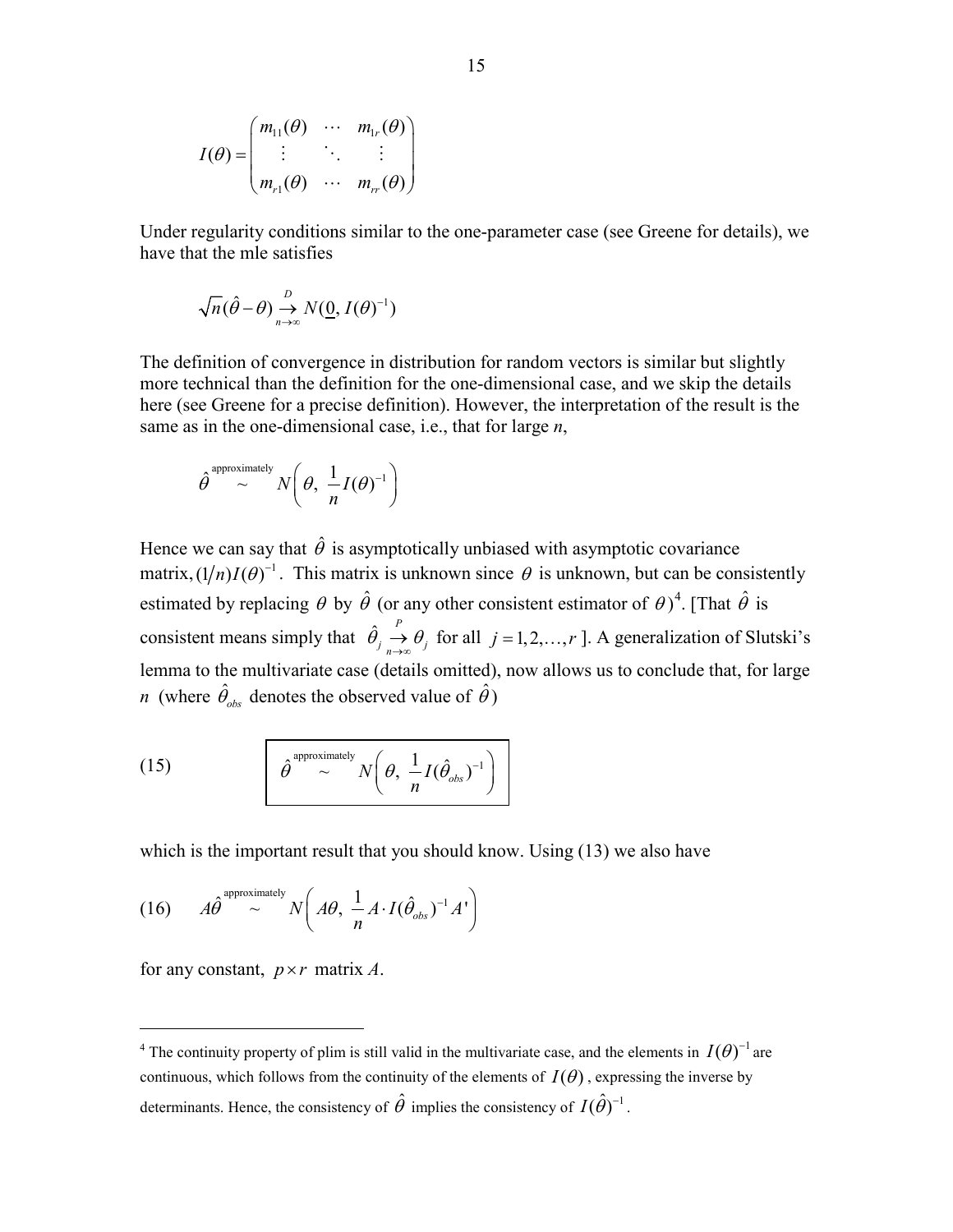From this we get the following: Let  $k_{ij}(\theta)$  denote element *i,j* in  $I(\theta)^{-1}$ . Then the estimated asymptotic variance of  $\hat{\theta}_i$  is the *j*-th element on the main diagonal in the estimated covariance matrix, i.e.  $k_{jj} (\hat{\theta}_{obs})/n$ .

[Follows from (16). In fact, let  $a' = (0, \ldots, 1, \ldots, 0)$  where the 1 is in position *j* and zeroes elsewhere. Then from (16)

$$
\hat{\theta}_j = a^{\dagger} \hat{\theta}^{\text{approx.}} N\left(a^{\dagger} \theta, \frac{1}{n} a^{\dagger} I(\hat{\theta}_{obs})^{-1} a\right) = N\left(\theta_j, \frac{k_{jj}(\hat{\theta}_{obs})}{n}\right)
$$

Hence, we obtain an approximate  $1-\alpha$  CI for  $\theta_j$ :  $\hat{\theta}_j \pm z_{\alpha/2} \sqrt{k_{jj}(\hat{\theta}_{obs})}/\sqrt{n}$ where  $z_{\alpha/2}$  is the upper  $\alpha/2$ -point in  $N(0,1)$ .

**Example 4.** Assume we want a CI for the transformed parameter,  $\eta = \theta_1 - \theta_2$ . This we obtain from (16): Let  $b' = (1, -1, 0, \ldots, 0)$ . Then, by (16),

$$
\hat{\eta} = \hat{\theta}_1 - \hat{\theta}_2 = b^{\dagger} \hat{\theta}^{\text{approx.}} N \bigg( b^{\dagger} \theta, \frac{b^{\dagger} I(\hat{\theta}_{obs})^{-1} b}{n} \bigg) = N \bigg( \theta_1 - \theta_2, \frac{1}{n} (k_{11}(\hat{\theta}_{obs}) + k_{22}(\hat{\theta}_{obs}) - 2k_{12}(\hat{\theta}_{obs})) \bigg)
$$

which leads to the approximate  $1-\alpha$  CI for  $\theta_1 - \theta_2$ :

$$
\hat{\theta}_1 - \hat{\theta}_2 \pm z_{\alpha/2} \frac{1}{\sqrt{n}} \sqrt{k_{11}(\hat{\theta}_{obs}) + k_{22}(\hat{\theta}_{obs}) - 2k_{12}(\hat{\theta}_{obs})}
$$

[Note that all covariance matrices are symmetric. Hence  $k_{12}(\hat{\theta}) = k_{21}(\hat{\theta})$ .]

(*End of example*.)

#### **Example 5 (On example C in Rice section 8.5 – precipitation data)**

Let  $X_i$  be the amount of precipitation for rainstorm no. *i*,  $i = 1, 2, ..., n$  ( $n = 227$ ) observations).

Model:  $X_1, X_2, ..., X_n$  are *iid* with  $X_i \sim \Gamma(\alpha, \lambda)$ . The joint distribution is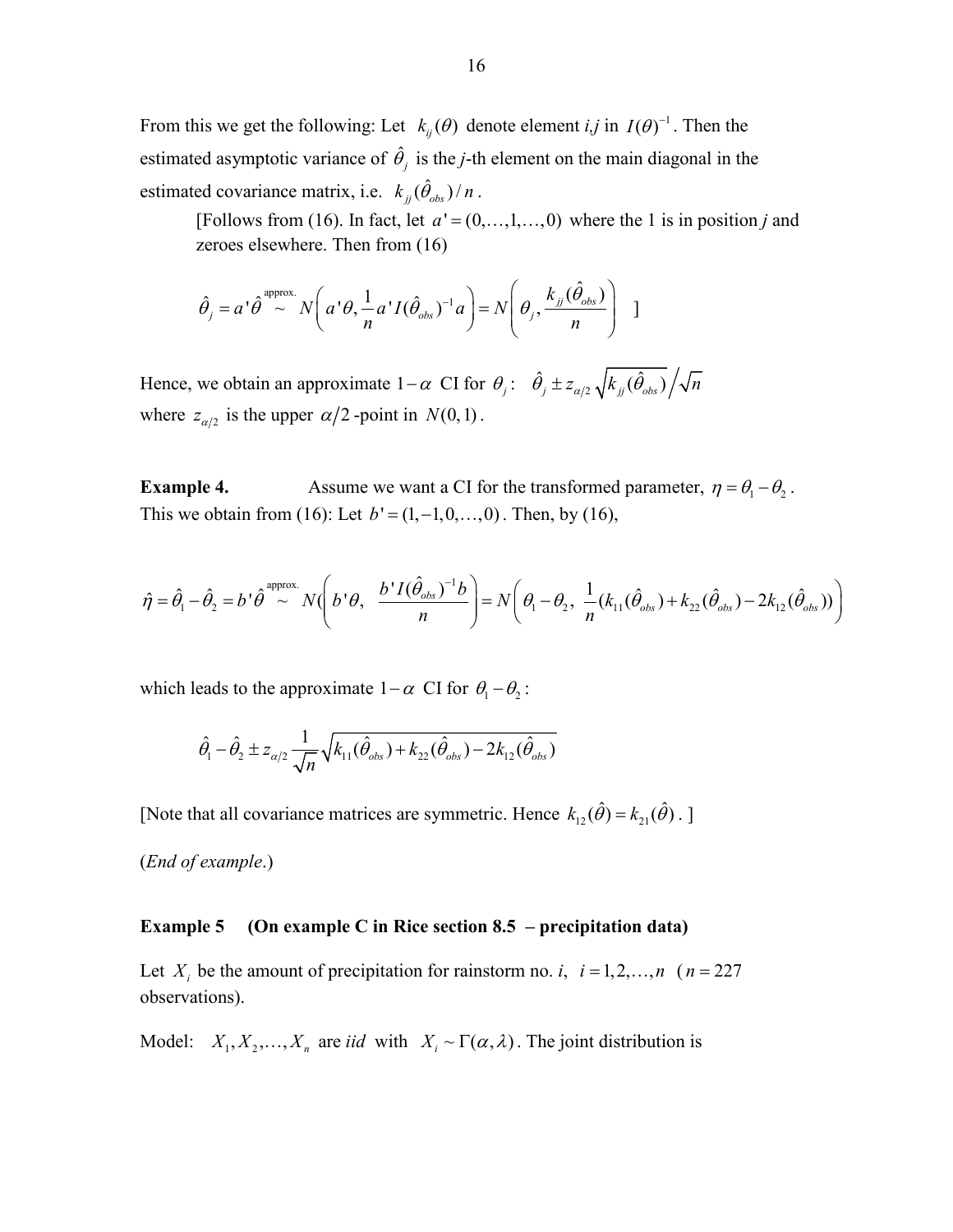$$
X_1, X_2, \ldots, X_n \sim \prod_{i=1}^n f(x_i \mid \alpha, \lambda) = \frac{\lambda^{n\alpha}}{\Gamma(\alpha)^n} (x_1 x_2 \cdots x_n)^{\alpha-1} e^{-\lambda \sum x_i}
$$

The log likelihood is

(17) 
$$
l(\alpha, \lambda) = n\alpha \ln \lambda + (\alpha - 1) \sum_{i} \ln x_{i} - \lambda \sum_{i} x_{i} - n \ln \Gamma(\alpha)
$$

The first derivatives of *l* are

$$
\frac{\partial l}{\partial \alpha} = n \ln \lambda + \sum_{i} \ln x_{i} - n \frac{\partial}{\partial \alpha} \ln \Gamma(\alpha)
$$

$$
\frac{\partial l}{\partial \lambda} = n \frac{\alpha}{\lambda} - \sum_{i} x_{i}
$$

Setting the derivatives equal to zero and solving with respect to  $\alpha$  and  $\lambda$ , gives the mle estimators  $\hat{\alpha}$  and  $\hat{\lambda}$ .

[**Note.** There are no explicit formulas for the solution, they must be found by numerical iterations. For example, Excel works well in this case by the Solver module: Choose two cells for the arguments  $\alpha$  and  $\lambda$ , with start values e.g. at the moment estimates, and then a third cell for the function  $(17)^5$  $(17)^5$ . Then use Solver to maximize (17). This can also be done in STATA by the ml-command, but slightly more involved.]

Using his program, Rice obtained the mle estimates.

$$
\hat{\alpha} = 0,441 \text{ and } \hat{\lambda} = 1,96
$$

We want approximate 90% CI's for  $\alpha$  and  $\lambda$  based on the asymptotic normal distribution of  $\hat{\alpha}$  and  $\hat{\lambda}$ . In order to calculate the asymptotic standard errors we need the so called di- and trigamma functions defined by:

$$
\text{Digamma function:} \quad \psi(\alpha) = \frac{\partial}{\partial \alpha} \ln \Gamma(\alpha)
$$

Trigamma function: 
$$
\psi'(\alpha) = \frac{\partial^2}{\partial \alpha^2} \ln \Gamma(\alpha)
$$

Both functions can be calculated in STATA (under the names digamma and trigamma).

<span id="page-16-0"></span><sup>&</sup>lt;sup>5</sup> In Excel you can calculate  $\ln(\Gamma(\alpha))$  by the function GAMMALN.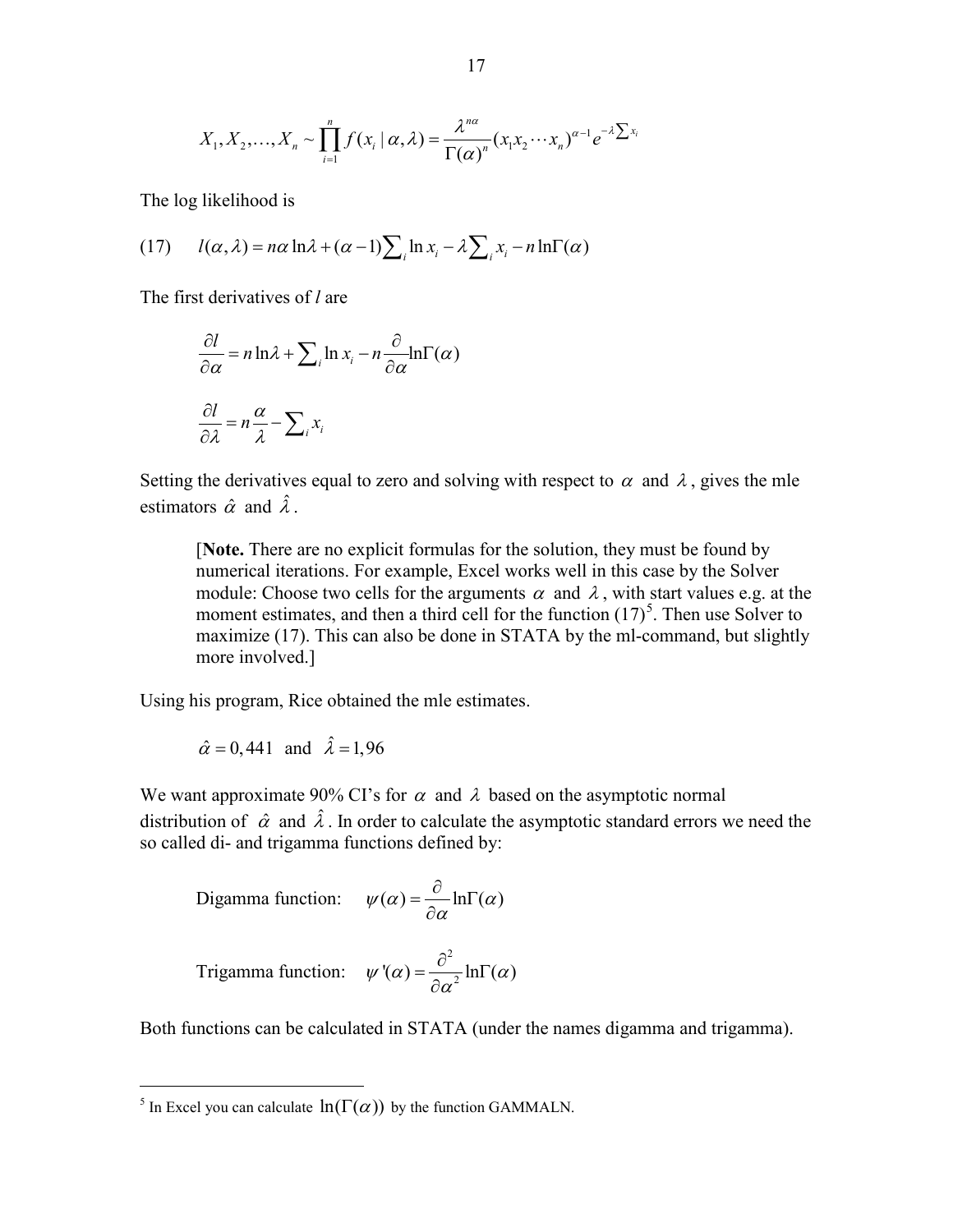We need the Fisher information matrix:

$$
\ln f(X_i \mid \alpha, \lambda) = \alpha \ln \lambda - \ln \Gamma(\alpha) + (\alpha - 1) \ln X_i - \lambda X_i
$$

giving

$$
\frac{\partial \ln f}{\partial \alpha} = \ln \lambda - \psi(\alpha) + \ln X_i \quad \text{and} \quad \frac{\partial \ln f}{\partial \lambda} = \frac{\alpha}{\lambda} - X_i
$$

Hence

$$
\frac{\partial^2 \ln f}{\partial \alpha^2} = -\psi'(\alpha) \quad \text{(trigamma)}
$$

$$
\frac{\partial^2 \ln f}{\partial \alpha \partial \lambda} = \frac{\partial^2 \ln f}{\partial \lambda \partial \alpha} = \frac{1}{\lambda}
$$

$$
\frac{\partial^2 \ln f}{\partial \lambda^2} = -\frac{\alpha}{\lambda^2}
$$

Hence the Fisher information matrix for one observation

$$
I(\alpha,\lambda) = -E\begin{pmatrix} -\psi'(\alpha) & \frac{1}{\lambda} \\ \frac{1}{\lambda} & -\frac{\alpha}{\lambda^2} \end{pmatrix} = \begin{pmatrix} \psi'(\alpha) & -\frac{1}{\lambda} \\ -\frac{1}{\lambda} & \frac{\alpha}{\lambda^2} \end{pmatrix}
$$

The inverse of a symmetric  $2 \times 2$  matrix is

$$
\begin{pmatrix} a & c \\ c & b \end{pmatrix}^{-1} = \frac{1}{ab - c^2} \begin{pmatrix} b & -c \\ -c & a \end{pmatrix}
$$

Hence

$$
I(\alpha,\lambda)^{-1} = \frac{1}{\frac{\alpha\psi'(\alpha)}{\lambda^2} - \frac{1}{\lambda^2}} \cdot \begin{pmatrix} \frac{\alpha}{\lambda^2} & \frac{1}{\lambda} \\ \frac{1}{\lambda} & \psi'(\alpha) \end{pmatrix} = \frac{1}{\alpha\psi'(\alpha) - 1} \cdot \begin{pmatrix} \alpha & \lambda \\ \lambda & \lambda^2\psi'(\alpha) \end{pmatrix}
$$

We obtain an estimate of this by substituting the mle,  $\hat{\alpha} = 0,441$  and  $\hat{\lambda} = 1,96$ , for  $\alpha$ and  $\lambda$  (skipping the index *obs* on the estimates)